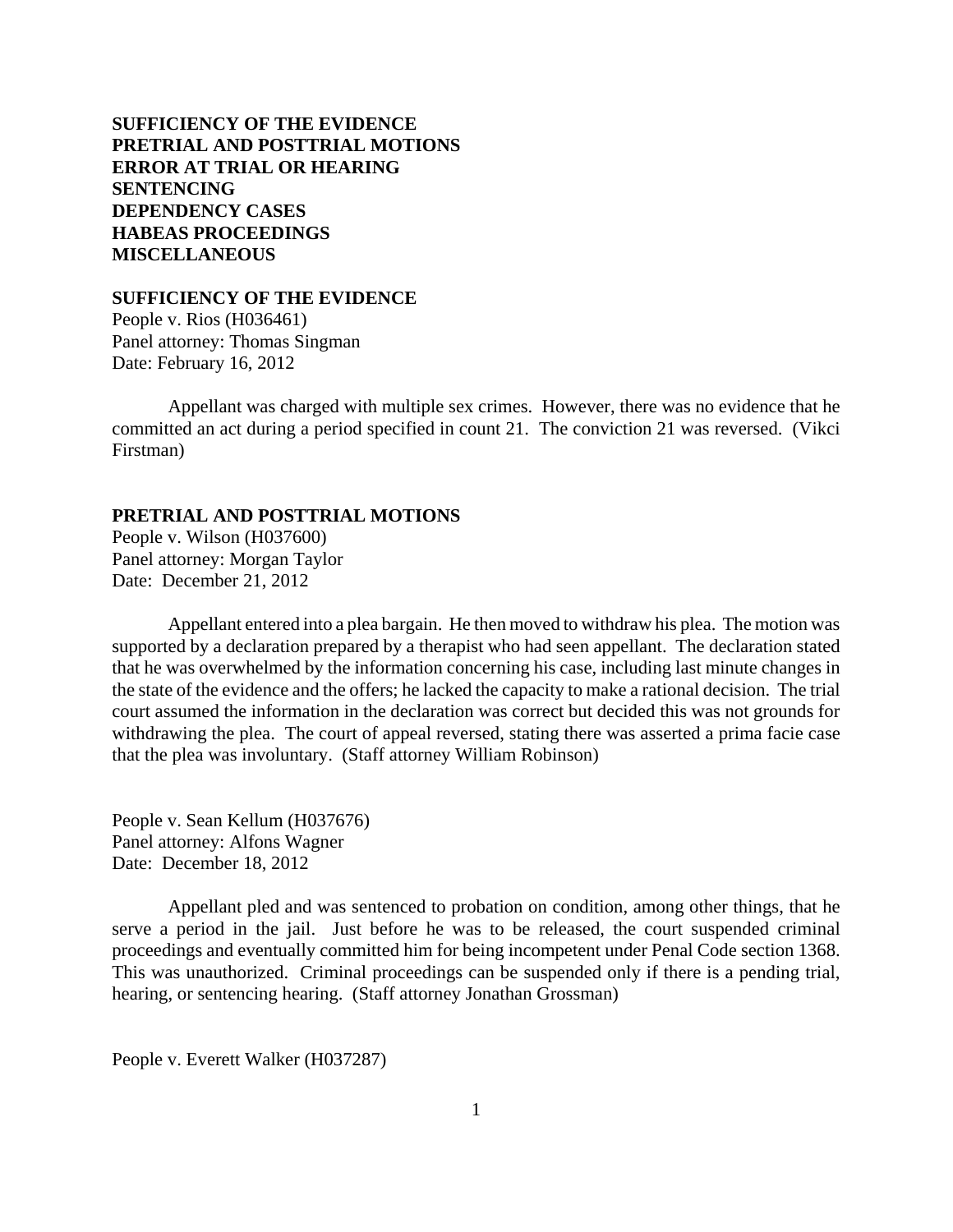Panel attorney: Rachel Sue Sussman Date: October 18, 2012

A sexual battery occurred at a light rail station in San Jose. The suspect was vaguely described as a young black male of a certain height and weight. A week later, an officer stopped appellant at the station, who was a young black male of a similar height and weight, and asked for proof he paid for a ticket. Appellant asked why he was being singled out. The officer said he resembled a suspected of an earlier sexual battery. The officer demanded to see identification and ordered appellant to sit. Other officers arrived. The identification he produced proved to be false. He was arrested on the false identification, and a search incident to arrest uncovered drugs. The motion to suppress was denied. The court of appeal decided in a published decision that there was not reasonable suspicion to stop him based on such a vague description a week after the incident. (Staff attorney Lori Quick)

People v. Washington (H036756) Panel attorney: Scott Handleman Date: August 20, 2012

Appellant entered a plea bargain where he pled to forcible lewd conduct with a minor under the age of 14 years. Before sentencing, he moved to withdraw his plea because trial counsel erroneously told him he was not eligible to be committed as a sexually violent predator. The court denied the motion because he probably would have been convicted had he gone to trial. The court of appeal remanded the matter because this was the wrong standard of prejudice. (Staff attorney William Robinson)

People v. Craig Werner (H037156) Panel attorney: Maggie Shrout Date: July 20, 2012

Appellant was arrested in front of his apartment the late afternoon for an alleged domestic violence incident occurring in the morning. The alleged victim was not at the scene. Appellant's roommate offered to retrieve some items from the apartment. Before entering, the officers pat searched him and found nothing. The officers then accompanied him into the apartment where they found some evidence of drug production and sales. They searched some more and found more evidence. They then obtained a warrant and searched the garage and found more evidence. In a published decision, the court of appeal agreed that the superior court's denial of the suppression motion was error. The officers' entry was not justified as a protective sweep because there was not reasonable suspicion they would be in danger. Thus, items they found in plain view and not in plain view should be suppressed. The record did not contain the affidavit for the warrant that led to the search of the garage, so the matter was remanded for a further hearing. (Staff attorneys Michael Kresser and Jonathan Grossman).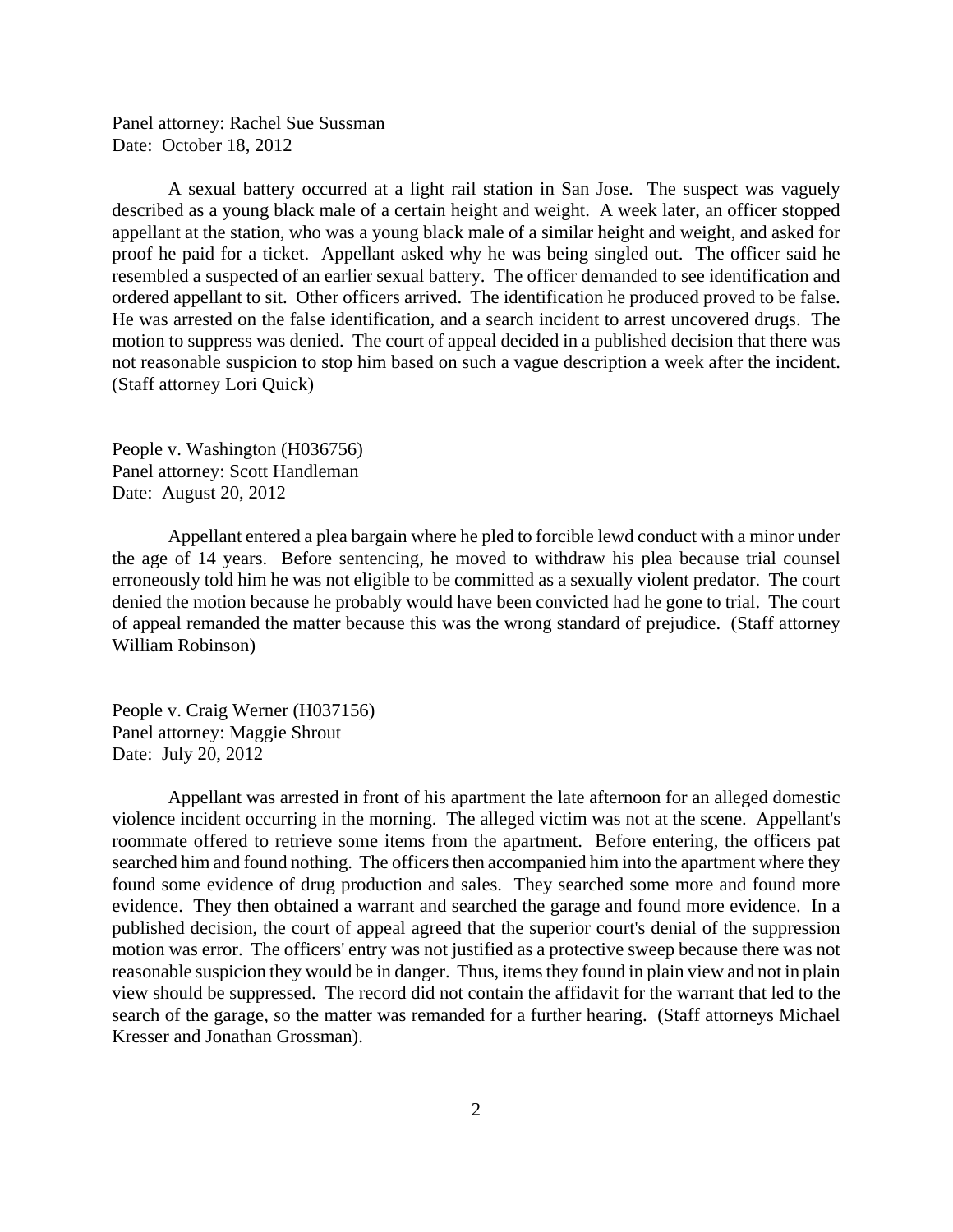<span id="page-2-0"></span>People v. June Morellon (H036900) Panel attorney: David Mishook Date: May 21, 2012

The police learned appellant was released in another drug case on her own recognizance. The officer conveyed to her that she could be searched as a condition of her O.R., so he asked if he could search her. She agreed. In fact, there was not a search condition of her O.R. The court of appeal agreed that her consent was not voluntary because it was based on the officer's incorrect assertion she had a search condition. The court also agreed there was insufficient evidence of an ability to pay \$100 in attorney fees. (Staff attorney Paul Couenhoven)

People v. Irena Gonzalez (H037268) Panel attorney: Edward Mahler Date: February 28, 2012

The defendant was placed on probation. After sentencing she petitioned the court to permit the use of medical marijuana. The court declined the request but then added gang conditions of probation. The court erred in modifying probation without any new evidence to support the modification. (Staff attorney (Staff attorney Lori Quick)

## **ERROR AT TRIAL OR HEARING**

People v. Shazier (H035423) Panel attorney: Jill Fordyce Date: December 27, 2012

Appellant's commitment under the SVP Act was reversed in a published decision because of prosecutorial misconduct. In the jury trial, the prosecutor asked the defense expert witness about other cases he testified in, including egregious facts concerning the defendants' background in those cases, which served no proper purpose in the current trial. The prosecutor asked argumentative questions with another defense expert. In closing argument, he asked jurors how they would explain it to their friends if they permitted a sex offender go free, referred to schools in the neighborhood he might live in if he were released, told them he would not be on parole, implied appellant might have committed other crimes for which there was no evidence, impugned defense counsel, and said that if they were inclined to vote not to commit appellant it was a result of them being manipulated and groomed by him in the same way he reportedly groomed his victims. The misconduct was prejudicial this was the third trial; the first trial ended in a hung jury, and the misconduct occurred throughout the trial. (Staff attorney Jonathan Grossman)

People v. Galen Fisher (H036947) Panel attorney: Robert Durham Date: September 24, 2012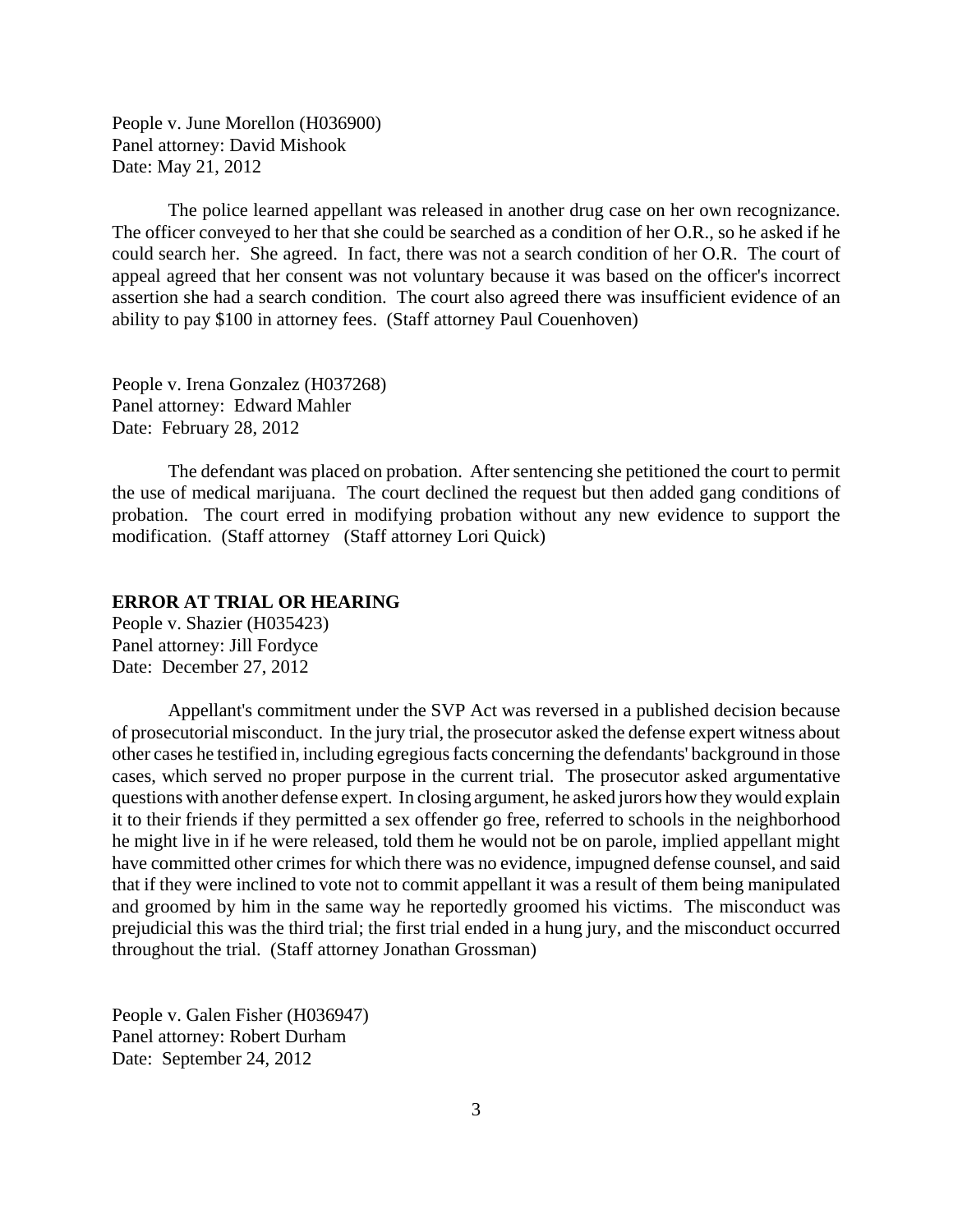The prosecution relied on three or four different incidents to charge appellant with two counts of making criminal threats. The court of appeal held the failure to give a unanimity instruction required reversal. (Staff attorney Dallas Sacher)

People v. William Olsen (H036654) Panel attorney: Elisa Brandes Date: September 11, 2012

The indeterminate term for an SVP commitment might violate the equal protection clause, depending on the outcome in *People v. McKee* (2010) 47 Cal.4th 1172. (Staff attorney Jonathan Grossman.)

People v. Jorge Rubio (H036678) Panel attorney: Gordon Scott Date: July 20, 2012

The indeterminate term for an SVP commitment might violate the equal protection clause, depending on the outcome in *People v. McKee* (2010) 47 Cal.4th 1172. (Staff attorney Jonathan Grossman)

People v. Norberto Vargas (H037096) Panel attorney: Ozro Childs Date: July 20, 2012

The indeterminate term for an SVP commitment might violate the equal protection clause, depending on the outcome in *People v. McKee* (2010) 47 Cal.4th 1172. (Staff attorney Jonathan Grossman)

People v. Jayubo (H035996) Panel attorney: Jonathan Berger Date: June 6, 2012

The trial court trial gave conflicting instructions on criminal negligence and failed to provide instructions on the element of child abuse which makes it a felony. The court of appeal determined this was prejudicial error. Further, Penal Code section 654 prohibited separate punishments for criminal threats and felony assaults when appellant said he was going to kill the victim and then strangled her. Finally, the trial court must recalculate presentence credits and the restitution fine. (Staff attorney William Robinson)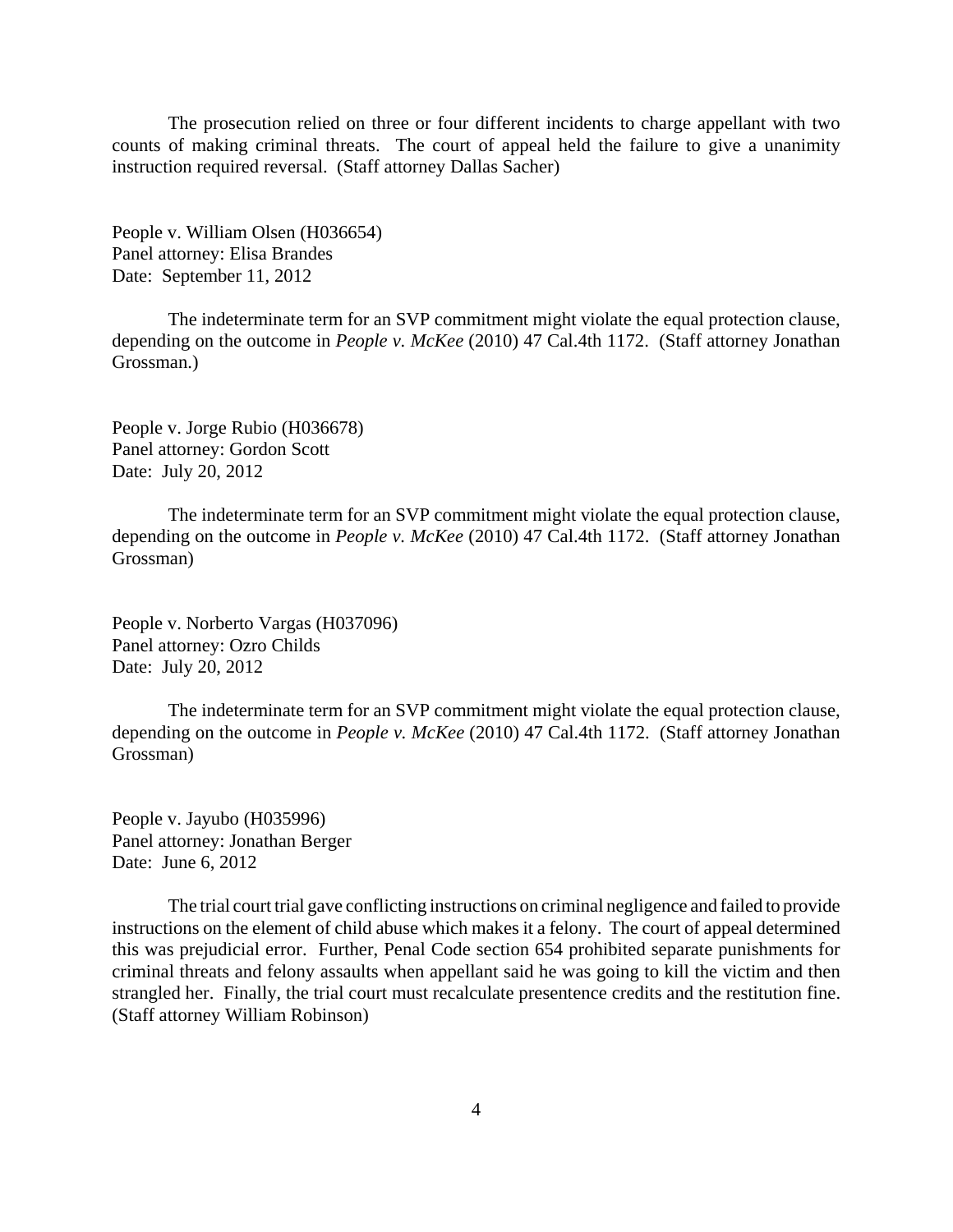<span id="page-4-0"></span>People v. Raymond Lopez (H035015) Panel attorney: Joseph Shipp Date: March 16, 2012

Appellant was charged with attempting or actually dissuading a witness (Pen. Code § 136.1) and a gang enhancement (Pen. Code, § 186.22, subd. (b)(4)). Subdivision (b)(4) provides a greater punishment than subdivision (b)(1) when the defendant threatens the person in an effort to dissuade the witness. The court of appeal found the instruction on the gang enhancement was deficient for not mentioning this element and reversal of the enhancement for one of the counts was required. (Staff attorney Lori Quick)

People v. Michael Starrett (H036110) Staff attorney: Bart Scott Date: January 10, 2012

An indeterminate term f or an SVP commitment might violate the equal protection clause. (Staff attorney Jonathan Grossman)

#### **SENTENCING**

People v. Arturo Nava (H037683) Panel attorney: Jasmine Patel Date: December 28, 2012

Conditions of probation were modified to avoid problems with vagueness and overbreadth. (Panel attorney Paul Couenhoven)

People v. Daren Wright (H037808) Panel attorney: Randy Kravis Date: December 26, 2012

The court agreed that the abstract of judgment needed to be corrected. (Staff attorney Dallas Sacher)

People v. Eddie Bara (H037394) Panel attorney: Jonathan Gettleman Date: December 21, 2012

The abstract of judgment was amended to reflect that appellant was entitled to 50 additional days of presentence credits that was omitted by clerical error. (Staff attorney Vicki Firstman)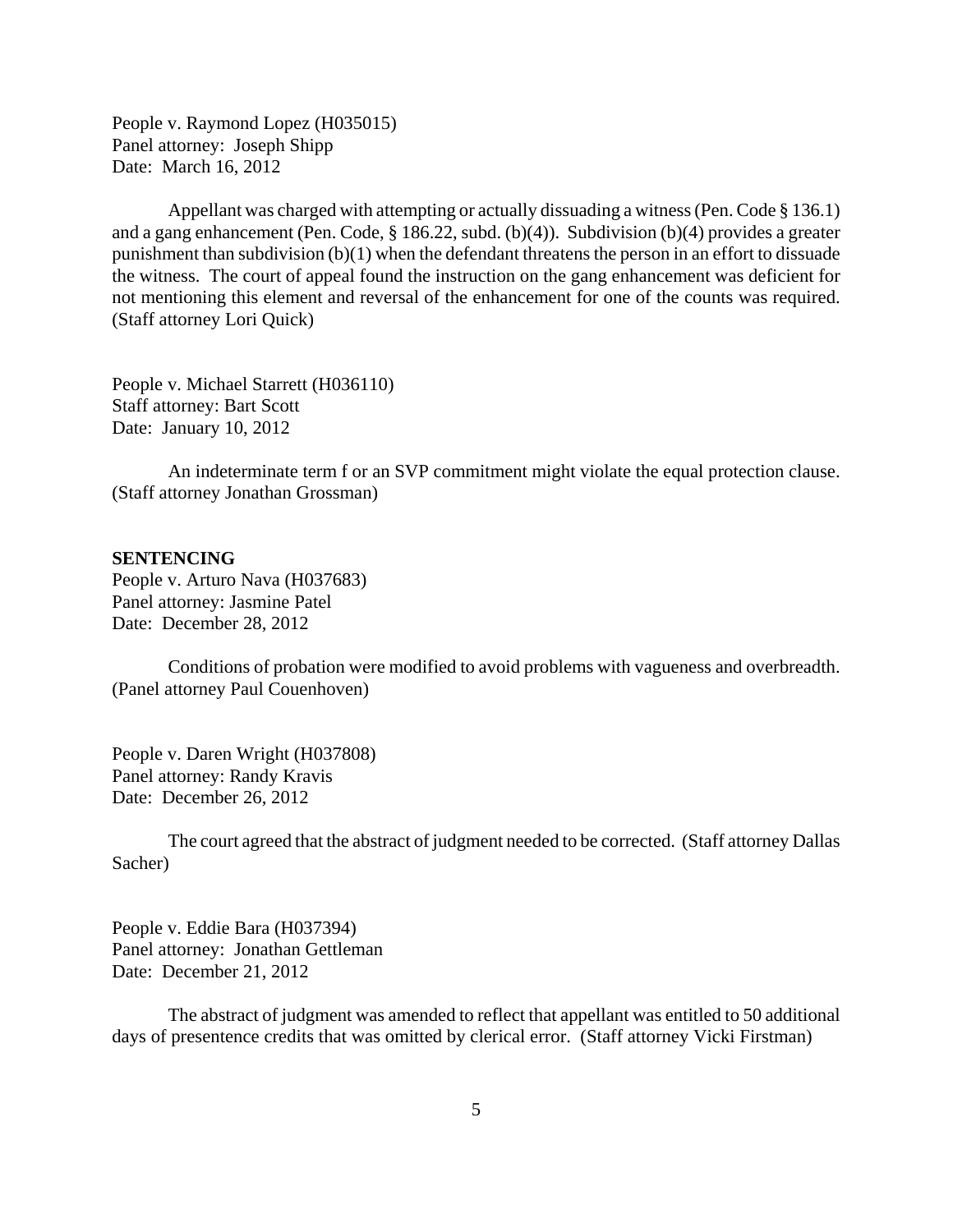Gonzalo Ruiz (H037653) Staff attorney: William Robinson Date: December 21, 2012

Appellant pled no contest to possession of a concealed firearm. He did not admit the additional allegation which would make it a felony, but the court imposed a felony sentence which involved a commitment at the jail without probation. The court of appeal remanded the matter to determine if the conviction is a felony. It also determined that the punishment for possession of a firearm as a gang member should be stayed under Penal Code section 654 in light of the punishment for the gang crime. Further, the court erred in imposing a second restitution fine.

People v. Jarvis Adams (H037475) Panel attorney: Arthur Wong Date: December 20, 2012

The court erred in not awarding a day of presentence credits for a partial day he was in custody. (Staff attorney Lori Quick)

People v. Richard Dominguez (H037601) Panel attorney: Ozro Childs Date: December 19, 2012

Appellant was placed on probation after getting in a dispute with a manager of a shopping center. The court ordered as a condition of probation that he stay away from the shopping center. The court of appeal reversed the order, deciding the condition was overbroad. (Staff attorney Vicki Firstman)

People v. Angel Torres (H038162) Panel attorney: J. Cortney Shevelson Date: December 19, 2012

The superior court erred in imposing a full lower term to be served consecutively for possession of a weapon. The court should have imposed one-third the middle term. (Staff attorney Paul Couenhoven)

People v. Nicolas Harris (H036908) Panel attorney: Robert Angres Date: December 13, 2012

A federal court reversed one of appellant's convictions. When he returned to the superior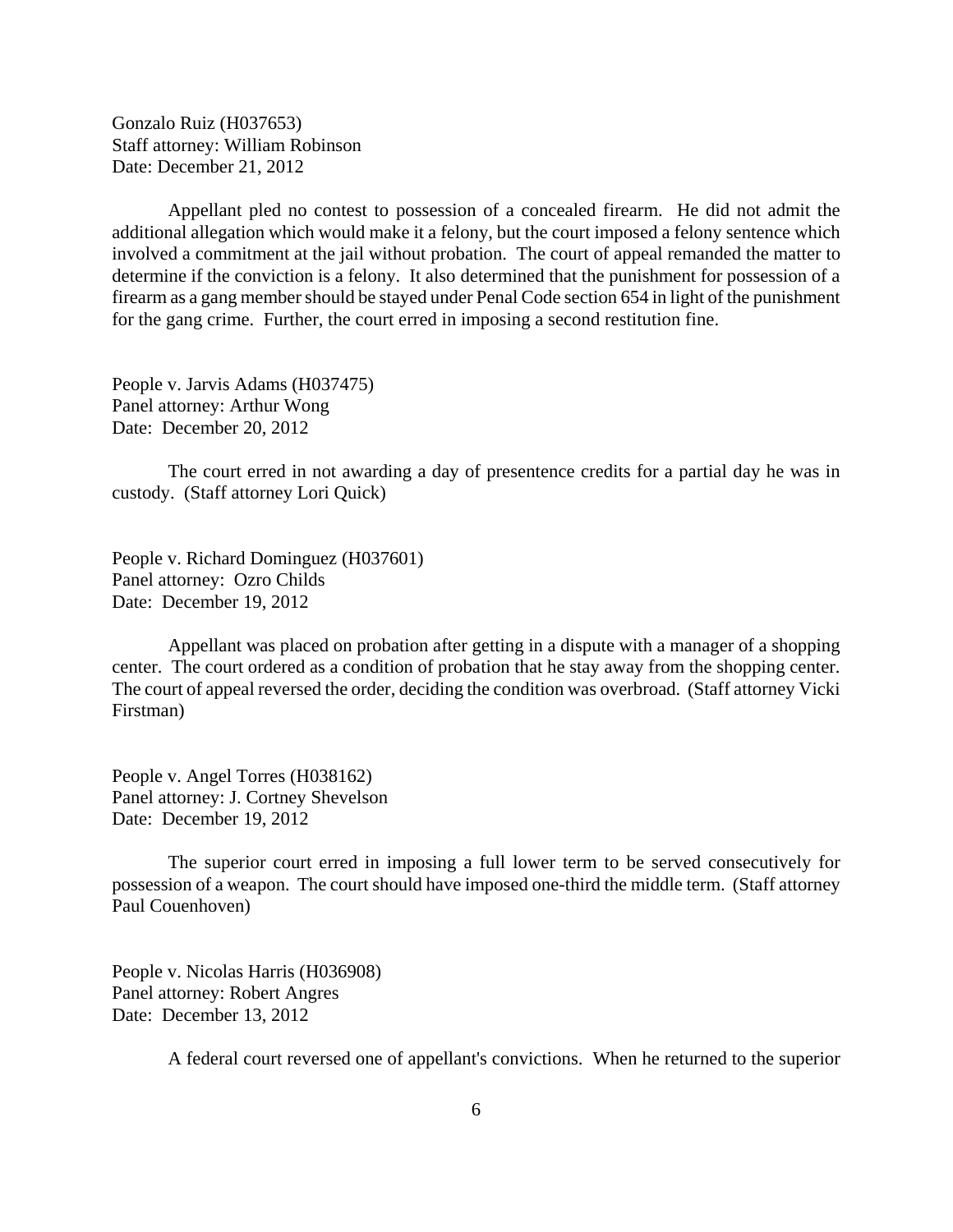court, he wanted to do a *Romero* motion and have a new sentencing hearing. The superior court decided it was simply going to restructure the sentence without the reversed count. The court of appeal reversed, holding that the court should have held a new sentencing hearing. (Staff attorney Jonathan Grossman, Michael Kresser)

In re J.H. (H038096) Panel attorney: Carlo Rolando Date: December 13, 2012

The court of appeal remanded the matter so that the juvenile court can decide if the wobbler offense was a misdemeanor or felony. (Staff attorney Paul Couenhoven)

In re D.E. (H038060 Panel attorney: Olga Mikheeva Date: November 30, 2012

Conditions of probation were modified to avoid problems with overbreadth and vagueness. (Staff attorney Lori Quick)

People v. Reyes Bejarno Staff attorney: Lori Quick Date: November 29, 2012

The court lacked the authority to impose a no contact order to the prisoner.

People v. Gaytan (H037919) Staff attorney: Paul Couenhoven Date: November 29, 2012

The court erred in imposing an AIDS education fine for convictions that do not require it.

People v. Augustus Mosley (H037310) Panel attorney: Victoria Stafford Date: November 20, 2012

The court sentenced appellant to serve 25 years to life and said it was required to set the restitution fine according to the formula under subdivision (b) of Penal Code section 1202.4 at \$10,000. The restitution fine order was reversed because the court failed to exercise its discretion. (Staff attorney Dallas Sacher)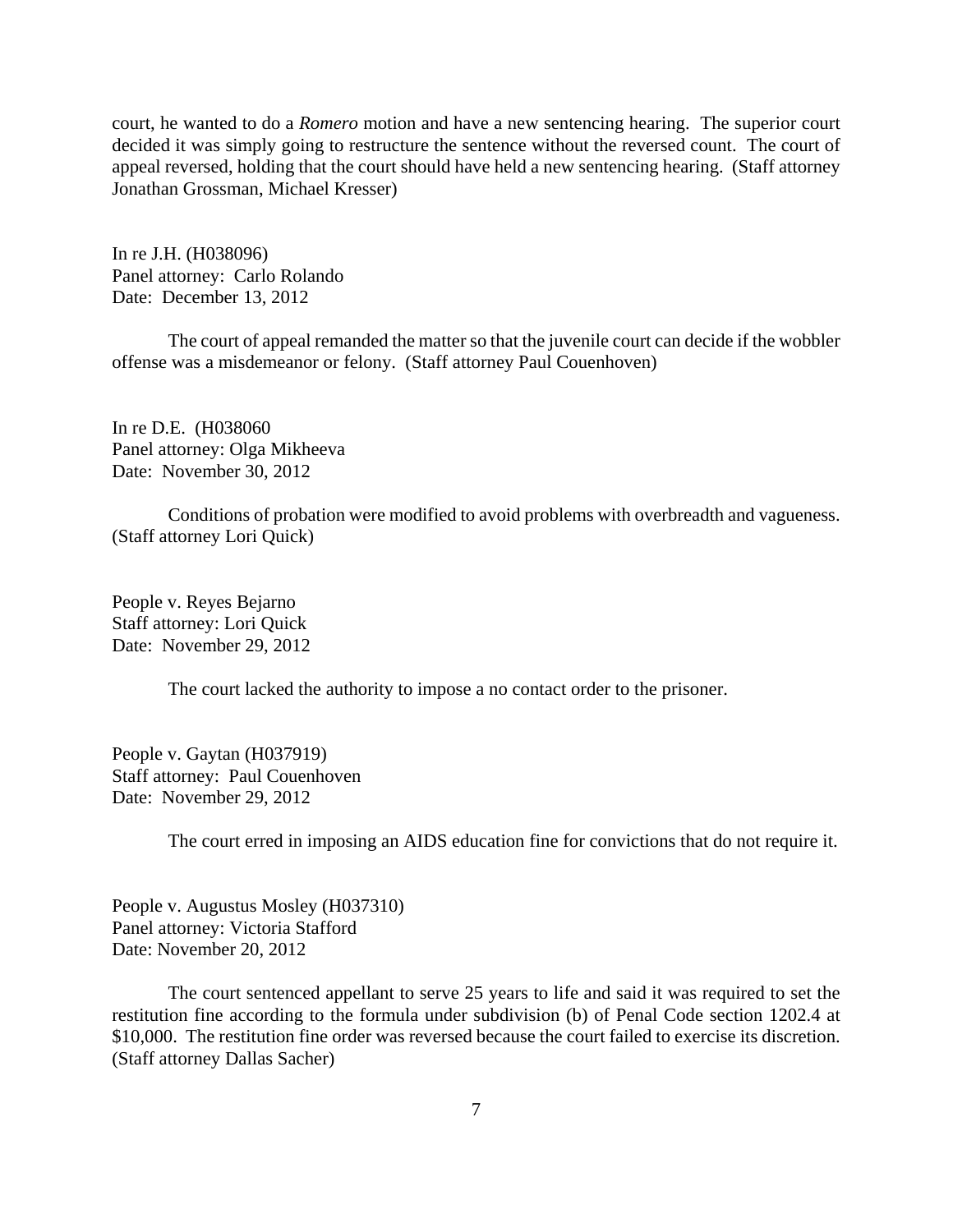People v. Jimmy Hogue (H035635) Panel attorney: Heather McKay Date: November 20, 2002

The court stayed a conduct enhancement. This was error. It was requires to impose it or strike it. Further, the court incorrectly identified an attempted residential burglary with an occupant present as a violent felony. (Staff attorney Vicky Firstman)

People v. Jennifer Doreck (H037594) Panel attorney: Jennifer Marinovich Date: November 15, 2012

Appellant pled no contest to theft from an elder. She was placed on probation and ordered to comply with domestic violence conditions of probation under Penal Code section 1203.097. The court held that theft did not meet the statutory definition of domestic abuse. (Staff attorney Lori Quick)

People v. Gardner (H037574) Staff attorney: Jonathan Grossman Date: November 14, 2012

The court of appeal remanded the matter to determine how superior court calculated fines and penalty assessments. It also held there was insufficient evidence of an ability to pay probation fees and payment of fees could not be made a condition of probation.

In re J.A. (H037839) Staff attorney: Lori Quick Date: November 8, 2011

Appellant could not be found to have received stolen property when he was also found to have stolen it. Further, certain conditions of probation needed to be modified to avoid problems with vagueness and overbreadth.

People v. Todd Arcoleo (H037707) Panel attorney: Steven Schorr Date: October 25, 2012

Penal Code section 1202.5 requiring a \$10 fine for theft-related offenses does not apply to a conviction for attempted theft. (Staff attorney Paul Couenhoven)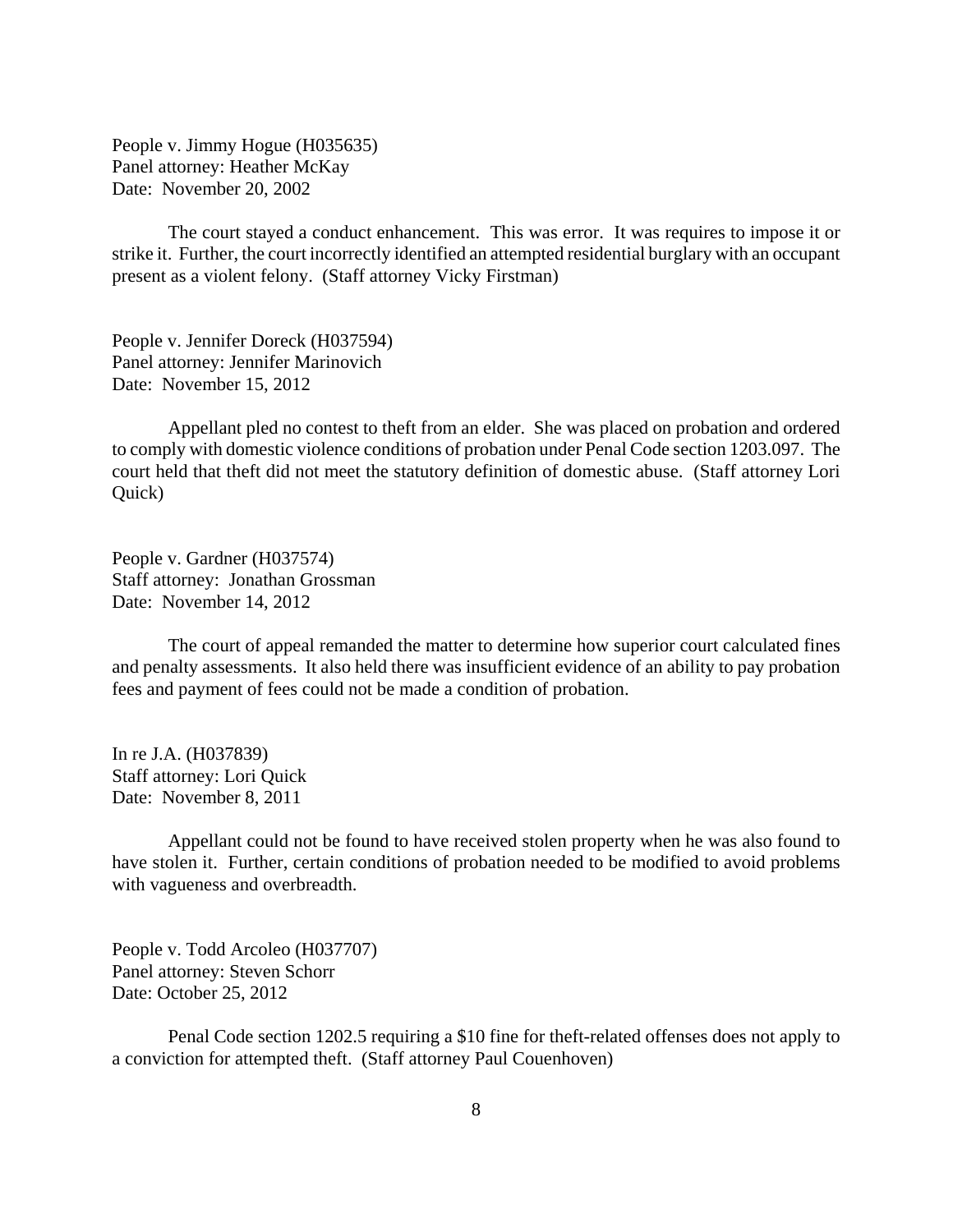People v. Antonio Brandao (H037871) Panel attorney: John Dodd Date: October 24, 2012

Appellant pled no contest to possessing methamphetamine. There was no evidence in the record he had a history with gangs. Nonetheless, the court ordered as a condition of probation that he not associate with gang members over his objection. In a published decision, the court of appeal held the condition was unreasonable. (Staff attorney Vicki Firstman)

In re E.A. (H037642) Panel attorney: Ronald Dehoff Date: October 24, 2012

Probation conditions were modified to avoid problems with overbreadth and vagueness. (Staff attorney Dallas Sacher)

People v. Villebaldo Garcia (H037518) Staff attorney: William Robinson Date: October 15, 2012

The court could not increase the restitution fine upon a revocation of probation.

People v. Adelso Huerta (H037455) Panel attorney: Solomon Wollack Date: October 15, 2012

Certain conditions of probation were modified to avoid problems with overbreadth and vagueness. (Staff attorney William Robinson)

People v. Somnang Kim (H037765) Staff attorney: Dallas Sacher Date: October 11, 2012

Appellant could not be punished for both a gun enhancement and a gang enhancement under Penal Code section 186.22, subdivision (b)(1)(C).

People v. Warren Jordan (H037100) Panel attorney: Catherine White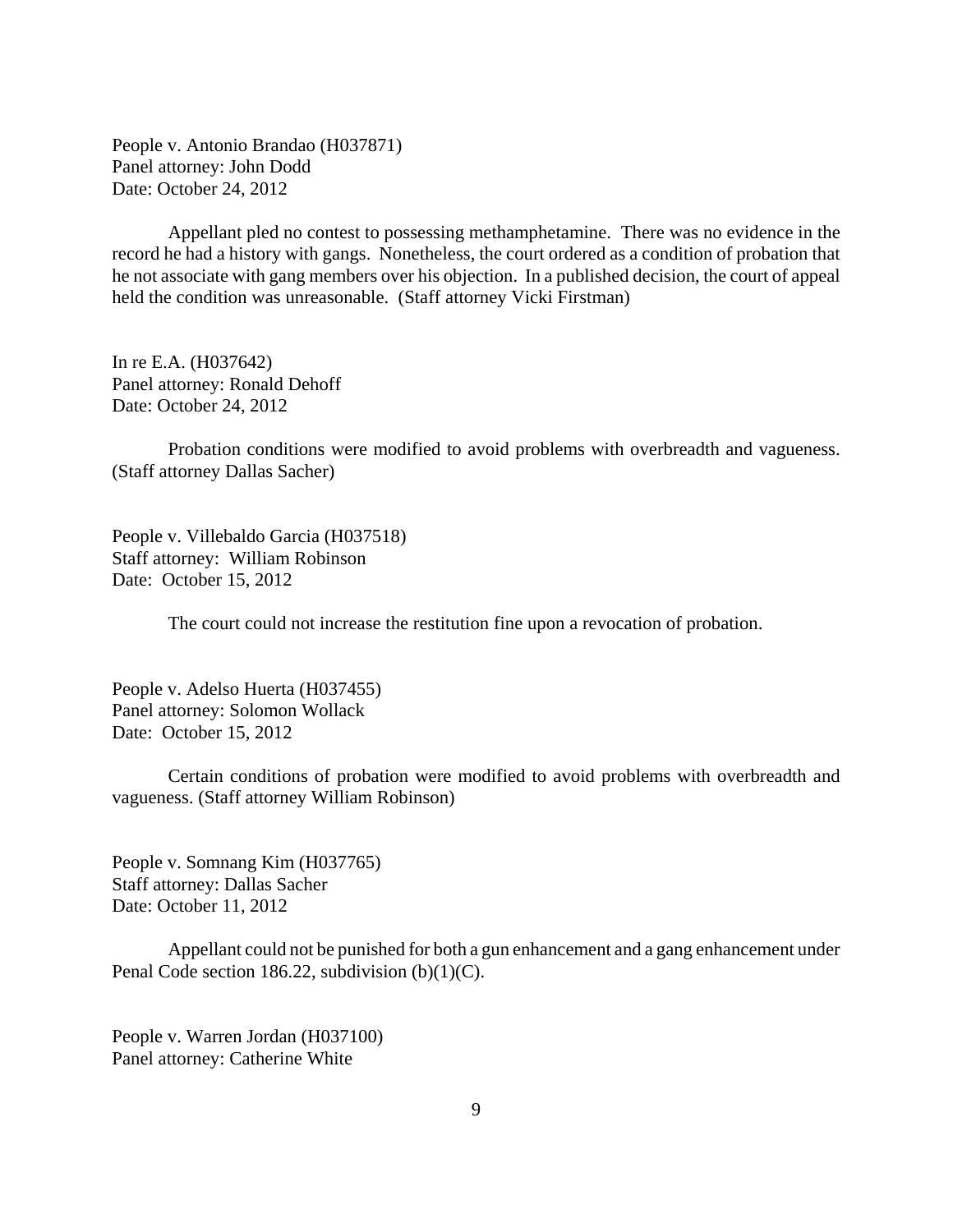Date: October 3, 2012

The abstract of judgment must be amended to accurately reflect the court's sentence. (Staff attorney Vicki Firstman)

People v. Robert Harvey (H037007, H037817) Staff attorney: Dallas Sacher Date: October 2, 2012

The court ordered a \$200 drug program fine and a \$200 drug lab fine. The drug program fine must be stricken because there was insufficient evidence of an ability to pay. The matter was remanded to the superior court to determine the drug lab fine, which is statutorily \$50, because it was not clear how the penalty assessments were calculated.

People v. Sergio Carrillo (H037621) Staff attorney: Paul Couenhoven Date: October 2, 2012

Conditions of probation were amended to require knowledge.

People v. Victoria Betts (H037576) Panel attorney: Edward Mahler Date: September 27, 2012

The court of appeal agreed there was insufficient evidence of appellant's ability to pay a booking fee. (Staff attorney Jonathan Grossman)

People v. Mazariego (H037216) Staff attorney: Paul Couenhoven Date: September 20, 2012

Appellant was convicted of kidnapping to commit rape, sexual assault, simple kidnapping (punishment for this count was stayed), felony assault, and false imprisonment. The court of appeal agreed that the punishment for felony assault and false imprisonment must be stayed under Penal Code section 654.

In re S.Q. (H037649) Panel attorney: Maggie Shrout Date: September 14, 2012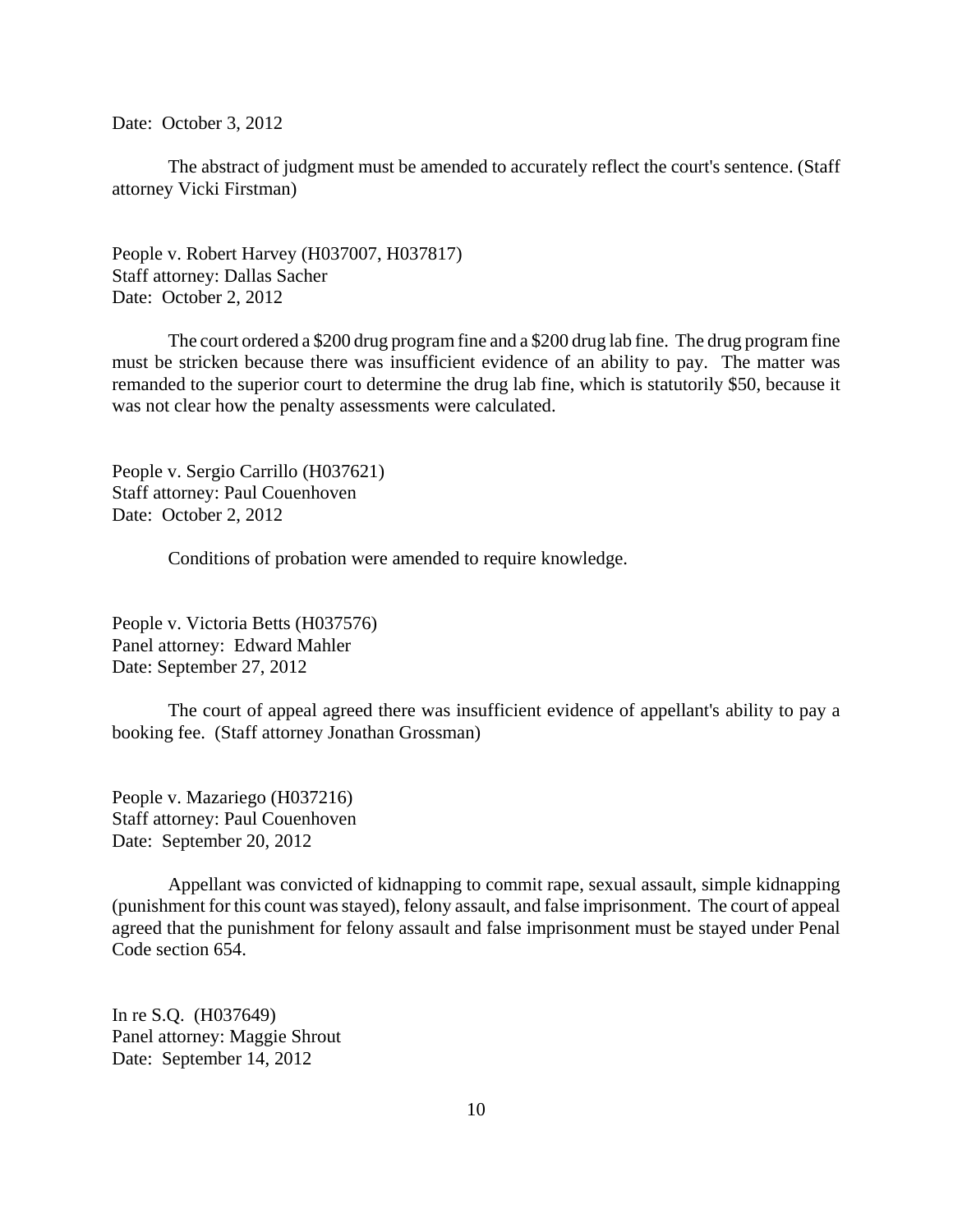The probation condition not to be adjacent to a school campus was modified on appeal because it was vague and overbroad. (Staff attorney Lori Quick)

People v. Kennedy (H037668) Staff attorney: Jonathan Grossman Date: September 14, 2012

Appellant was denied presentence credits because he also had a parole violation. Although the original basis for the parole violation included allegations that were not the same as the new criminal charges, in the end parole was revoked for the same reasons. He was thus entitled to dual credits.

People v. Raymond Campos (H0335756) Panel attorney: Joseph Shipp Date: September 11, 2012

Appellant received a three year enhancement for personally inflicting great bodily injury (gbi) and a ten year enhancement for committing a violent felony (due to the gbi enhancement) for the benefit of a gang. Since he could receive only one of the enhancements, the three year term was stricken. The court also erred in imposing the same drug trafficking enhancement for two different drug convictions. Finally, a drug program fine and drug lab fine for a stayed count must also be stayed. (Staff attorney Vicki Firstman)

People v. Gerardo Gomes (H036452) Staff attorney: Dallas Sacher Date: August 31, 2012

The abstract of judgment must be corrected to reflect the defendant's true sentence.

In re R.S. (H037470) Panel attorney: Olga Mikeeva Date: August 27, 2012

The court modified conditions of probation to avoid problems with vagueness and overbreadth. (Staff attorney Vicki Firstman)

People v. Ellis Jones (H036831) Panel attorney: Janice Lagerlof Date: August 17, 2012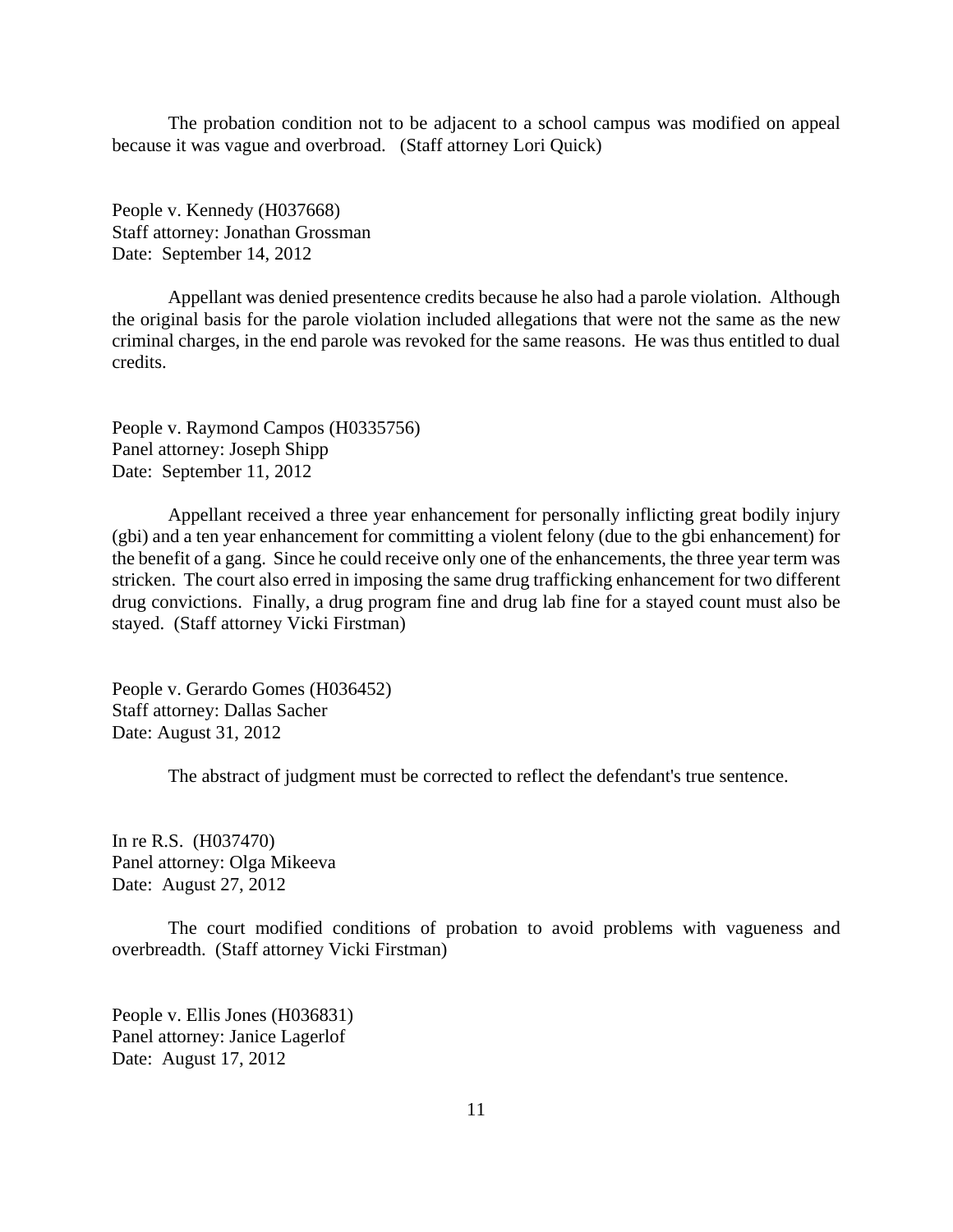The jury convicted appellant of four counts of robbery, one count of attempted robbery, four counts of assault with a stun gun, and one count of false imprisonment as a lesser included offense to kidnapping for robbery. The court of appeal determined that the punishment for false imprisonment must be stayed pursuant to Penal Code section 654. The court also determined that appellant would not be required to pay restitution for a stolen cell phone that was recovered if it were not damaged. (Staff attorney Dallas Sacher)

People v. Jesus Martinez (H037011) Panel attorney: Morgan Taylor Date: August 16, 2012

The court imposed \$200 fee pursuant to Health and Safety Code sections 11372.5 and 11372.7. The minute order stated there were two \$200 fines. The court of appeal concluded the court imposed a total of \$200: a \$50 lab fee under section 11372.5 and a \$150 drug program fee under section 11372.7. The court of appeal also agreed that the minute order needed to amended to reflect the sentencing court ordered a \$600 restitution fine, not \$800. (Staff attorney Dallas Sacher)

People v. Juan Molina (H037416) Panel attorney: Joseph Shipp Date: August 7, 2012

The abstract of judgment incorrectly stated appellant's birthdate, that he was supposed to have no contact with the victim, and that he should pay attorney fees. The court of appeal agreed the abstract of judgment must be amended to reflect what the court actually ordered at sentencing. (Staff attorney Paul Couenhoven)

People v. Frederick Ruiz (H036183) Panel attorney: Danalynn Pritz Date: August 3, 2012

The court erred in imposing a parole violation restitution fine when appellant was sentenced to serve life in prison without parole. (Staff attorney William Robinson)

People v. Nehls (H037256) Attorney: Robert Joseph Beles Date: August 3, 2012

The court did not order appellant to register under Penal Code section 290, but it did require him to register as a condition of probation. The condition of probation was unauthorized. (SDAP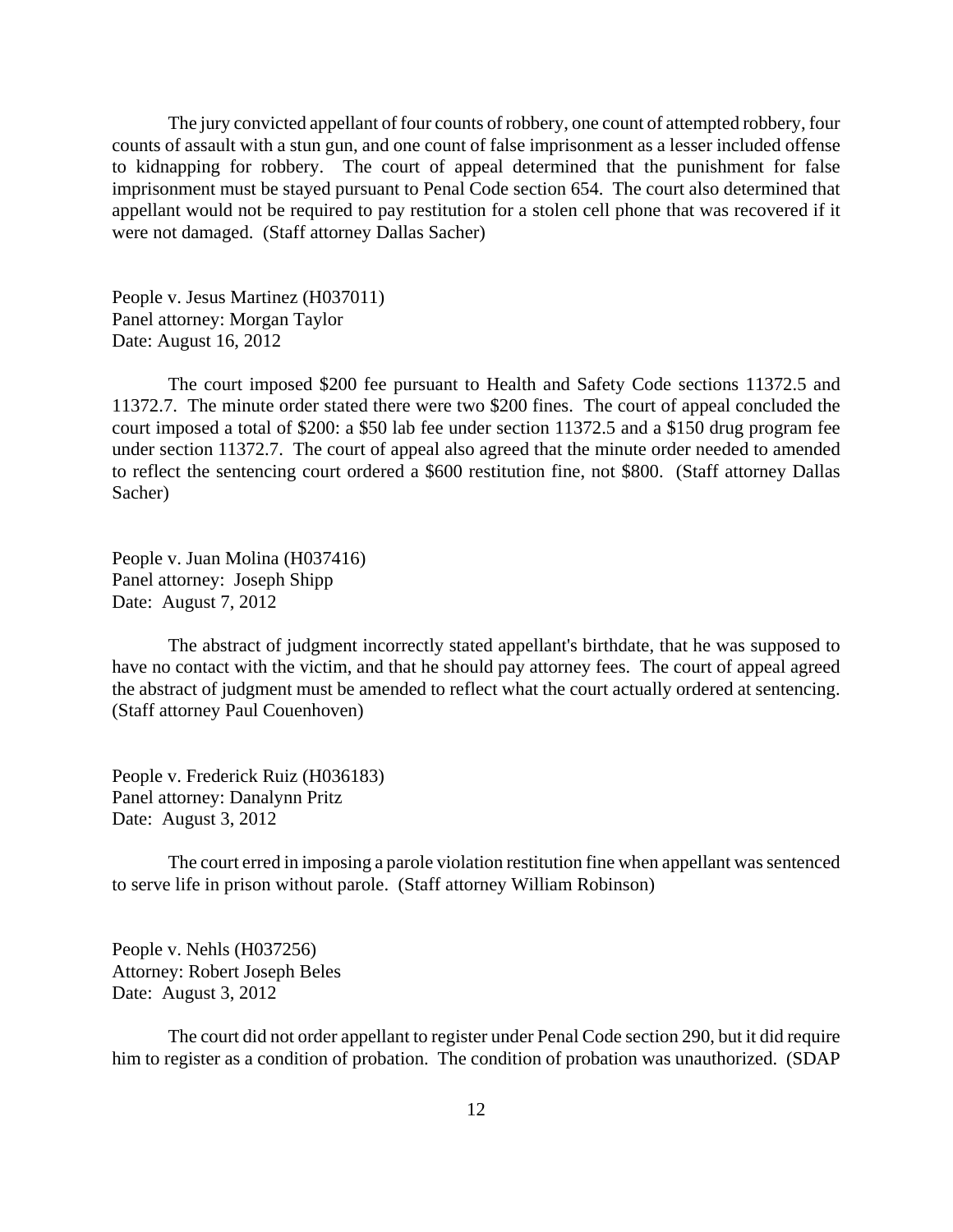was not involved in this appeal)

People v. Nico Habecker (H037027) Panel attorney: Alex Coolman Date: August 2, 2012

The abstract of judgment must be amended to reflect the correct amount of fees imposed by the court at the sentencing hearing. (Staff attorney Paul Couenhoven)

People v. Daniel Martinez (H036939) Panel attorney: Elaine Forrester Date: July 31, 2012

Appellant was placed on Proposition 36 probation for 18 months. About seven months later, the court terminated Prop. 36 probation and placed him on standard probation under the same terms and conditions. Two and half years after first being placed on probation, the court revoked probation and sentenced him to prison. Appellant argued the court lacked jurisdiction because probation had expired. The court believed that when it placed him on standard probation, it was for three years. The court of appeal reversed. There was no order extending probation to be three years long. Because probation had expired, the superior court lacked jurisdiction to revoke probation. (Staff attorney Jonathan Grossman)

People v. Ignacio Ramirez (H037799) Staff attorney: Lori Quick Date: July 24, 2012

The court failed to recognize five days of presentence credits that appellant was entitled to.

People v. Yolanda Rosales (H036838 Panel attorneys: Elaine Forrester and Benjamin Owens Date: July 20, 2012

The probation condition not to be adjacent to a school was unconstitutionally vague. There was insufficient evidence for ordering appellants pay probation fees. And the probation revocation restitution fine must be \$200 to match the amount of the restitution fine. (Staff attorney Jonathan Grossman)

In re D.H. (H037485) Panel attorney: Joseph Escobosa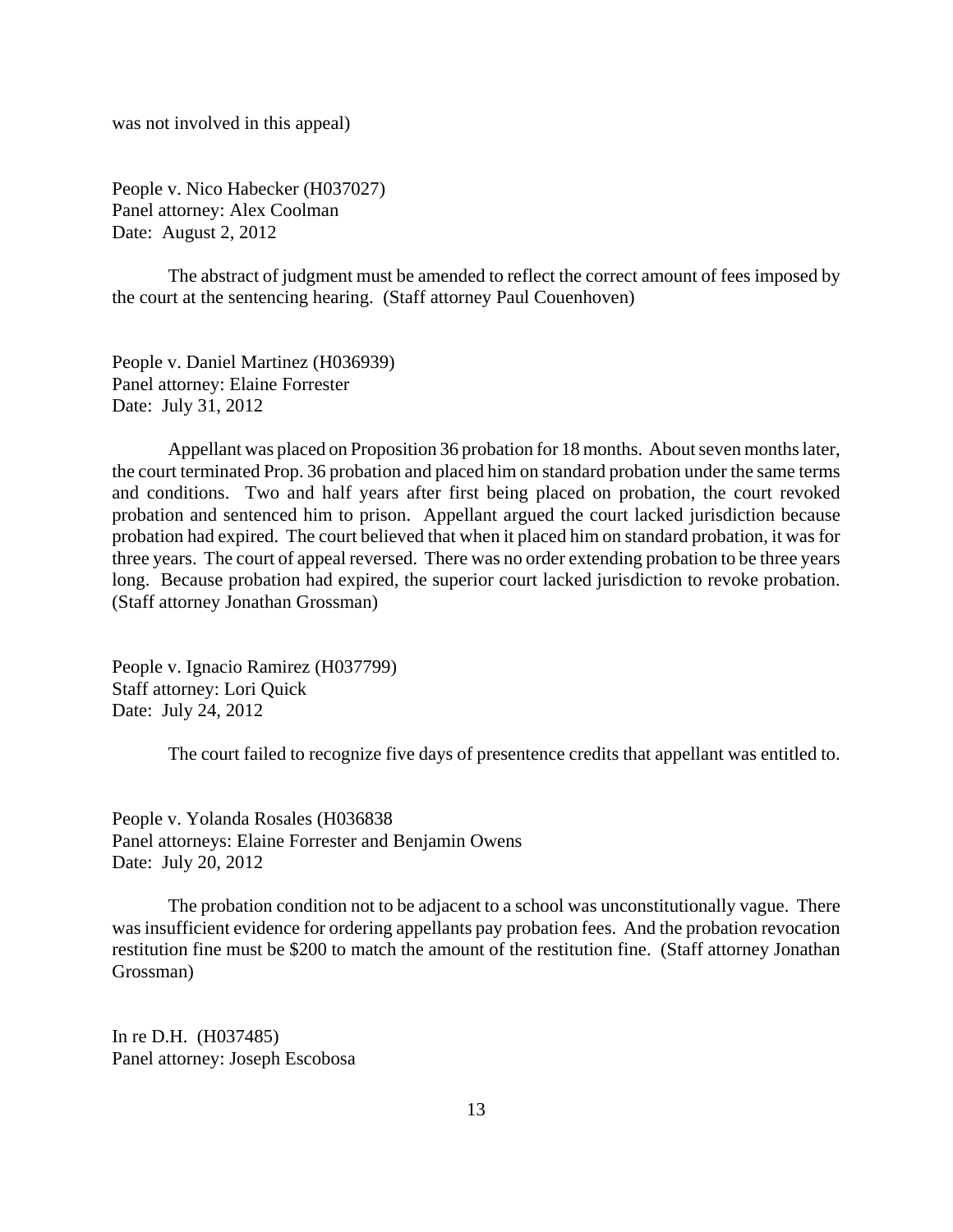Date: July 13, 2012

Appellant was ordered to stay away from his neighbor. The court of appeal held this order was too vague and overbroad and remanded the matter to the superior court to modify the condition. (Staff attorney Lori Quick)

People v. Marvin Foster (H036323) Panel attorney: Alan Siraco Date: July 20, 2012

There was insufficient evidence to support a restitution order based on the prosecutor's statement of the loss. Further, a no contact order after conviction was not authorized by Penal Code section 136.2. (Staff attorney Lori Quick)

People v. Jeannette LaPerriere (H036572) Panel attorney: Michael Breismeister Date: July 20, 2012

The probation condition not to use drugs or alcohol was modified to require knowledge. (Staff attorney Paul Couenhoven)

People v. Jose Ayala (H037382) Panel attorney: Alex Green Date: June 29, 2012

The court held there was insufficient evidence of appellant's ability to pay a booking fee to the county. (Staff attorney William Robinson)

People v. Andre Scott (H035845) Panel attorney: Victoria Stafford Date: June 20, 2012

The court of appeal agreed that a juvenile adjudication could not qualify as a prior serious felony conviction. (Staff attorney Dallas Sacher)

In re Hector G. (H037269) Staff attorney: Lori Quick Date: June 8, 2012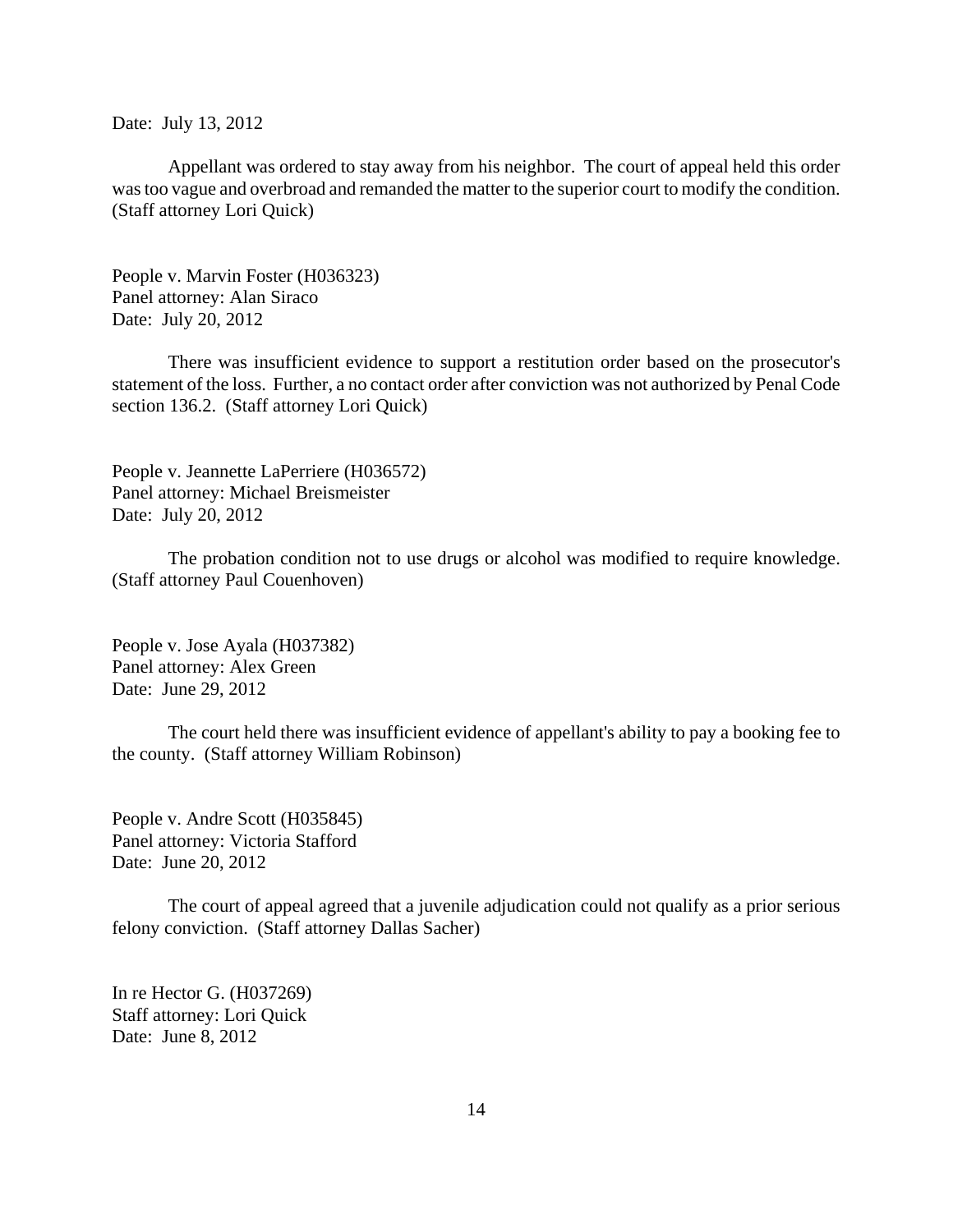The juvenile court lacked the authority to impose a stay away condition of probation for a minor committed to DJJ.

People v. Jamie Perkins (H036518) Panel attorney: Maggie Shrout Date: June 8, 2012

The court of appeal corrected the minute order and abstract of judgment to reflect the correct award of conduct credits. (Staff attorney William Robinson)

People v. Juan Coronado (H037153) Panel attorney: Ross Green Date: June 6, 2012

Appellant was convicted of a wobbler. The superior court issued an order terminating formal probation. By operation of law, this reduced the crime to a misdemeanor. The court later purported to correct the minute order nunc pro tunc to revive the case as a felony. The court of appeal reversed, holding that this was not a clerical order which can be corrected with a nunc pro tunc order.

People v. Carlos Cruz (H037223) Staff attorney: Jonathan Grossman Date: June 6, 2012

Appellant pled, but at sentencing the court announced it was exercising its discretion to order that he register as a gang member. Because he was not advised of this when he pled, the matter must be remanded to the superior court where the requirement must be stricken or appellant be given the opportunity to withdraw his plea. Further, the superior court could not order appellant stay away from prison when he was sentenced to prison.

People v. Karl Allen (H037301) Panel attorney: Alan Siraco Date: May 29, 2012

Appellant pled no contest and received a sentence of 79 days with credit for 79 days. The court also imposed a \$100 fine. The court of appeal agreed he was entitled to 38 days of conduct credits. He was thus entitled to have some of the excess presentence credits applied to his fine, rendering payment of the fine satisfied. (Staff attorney Vicki Firstman)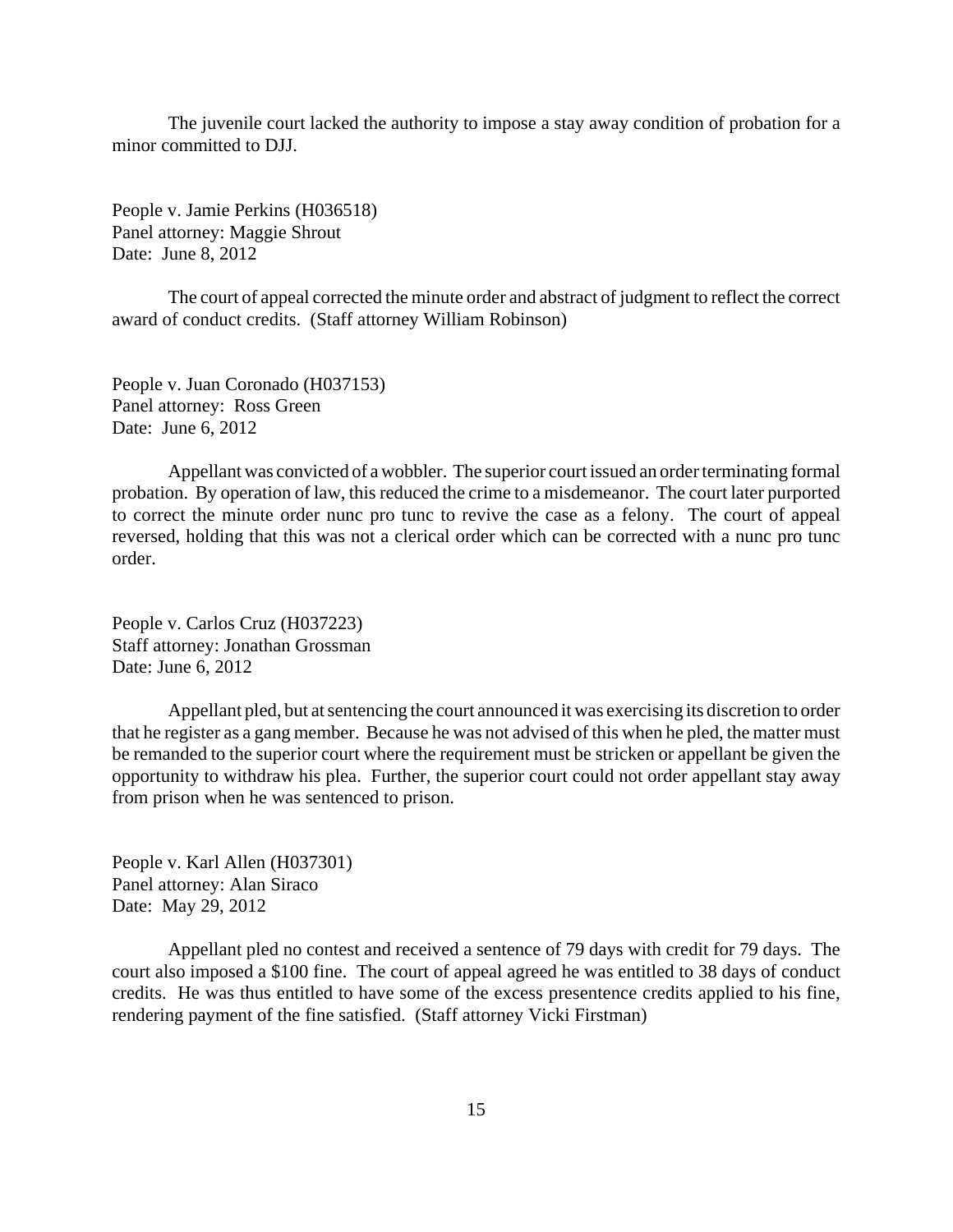People v. Laurel (H036416) Panel attorney: Jonathan Berger Date: May 25, 2012

Appellant was convicted of assault, rape, kidnapping and making criminal threats, among other things. The court of appeal agreed that the punishment for assault in connection with the rape and kidnapping must be stayed pursuant to Penal Code section 654. (Staff attorney William Robinson)

People v. Mario Gabriel (H037227) Staff attorney: William Robinson Date: May 22, 2012

The court purported to set the restitution fine, using some but not all of the language of the formula found in Penal Code section 1202.4, subdivision (b)(2). Appellant argued he was entitled to an amount of the formula described by the court, not the formula actually found in the Code, as reflected in the minute order. The court of appeal found the trial court's comments to be ambiguous and remanded the matter.

People v. Artemio Romero (H036511) Panel attorney: Junelle Harris Date: May 21, 2012

Appellant needed to be resentenced because the court made a shorter term the principal term, failed to reduce conduct enhancements of consecutive terms to be one-third the normal term, stayed some enhancements instead of striking them, and punished appellant for both robbery and assault in committing the robberies. (Staff attorney William Robinson)

People v. David Hall (H037318) Panel attorney: Ozro Childs Date: April 23, 2012

Appellant was denied one-for-one credits under amended Penal Code section 4019 because he suffered a prior strike conviction. However, it did not qualify as a prior serious felony conviction because the strike was from a juvenile adjudication. (Staff attorney Jonathan Grossman)

People v. Anthony Riley (H036748) Staff attorney: William Robinson Date: April 17, 2012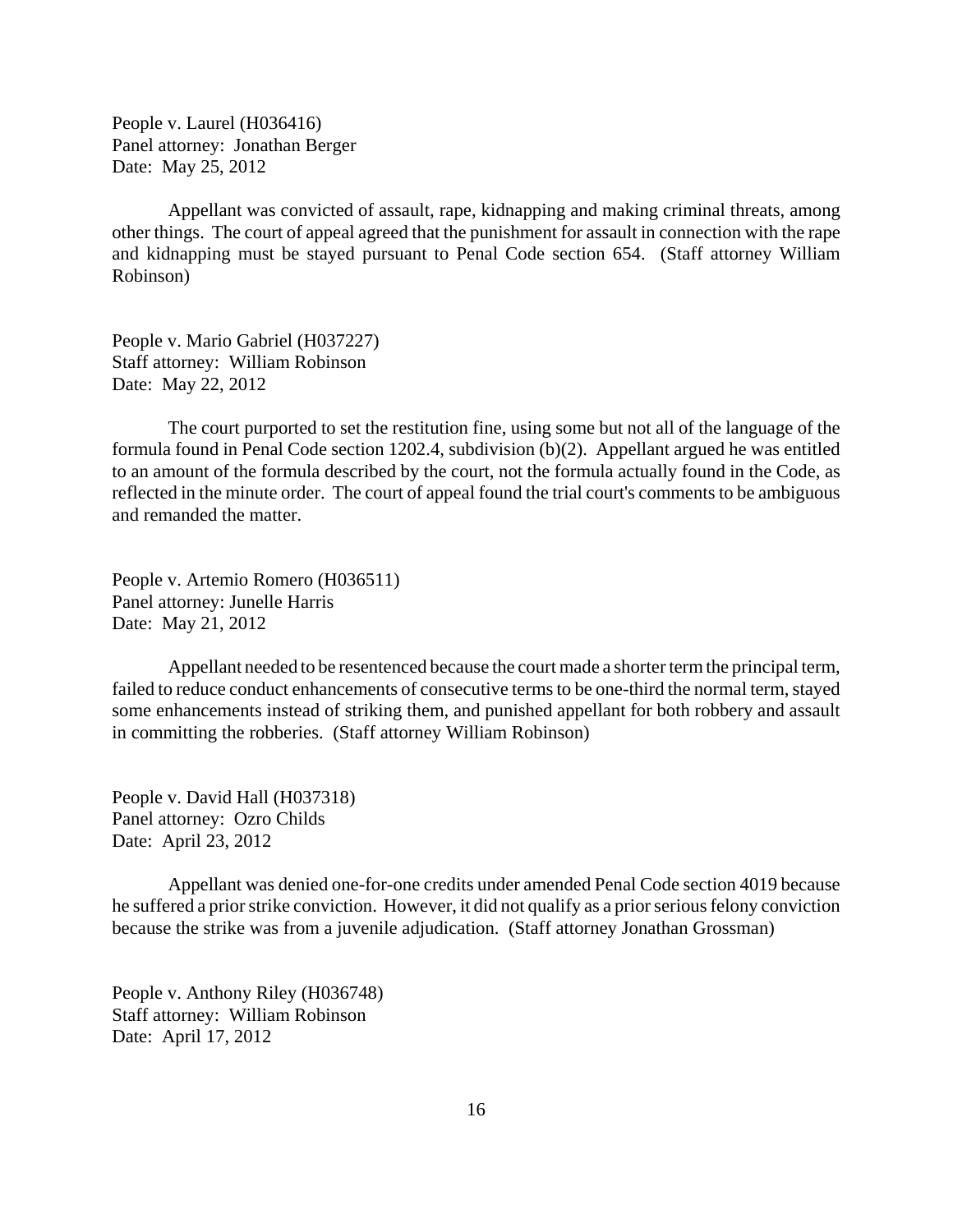Appellant was convicted of domestic violence and making criminal threats; he suffered one prior strike conviction. The court indicated it wished to impose the statutory minimum sentence. The prosecutor said that would be 17 years 4 months, which defense counsel did not dispute. The court imposed this sentence. The court of appeal decided trial counsel was ineffective for not arguing that the punishment for two crimes could have been imposed concurrently because they arose from the same set of operative facts; thus the statutory minimum sentence was less than what the court imposed.

People v. Jose Leon (H036972) Staff attorney: William Robinson Date: April 17, 2012

Appellant was sentenced on three cases. In one case he was sentenced to serve 365 days with credit of 846 days. He received no presentence credits in the other cases. The court of appeal agreed that he should receive only 365 days of presentence credits for the first case and the remaining credits must be allocated to the other cases.

People v. Gilbert Grijalva (H036811) Panel attorney: Anne Gordon Date: April 17, 2012

Appellant pled guilty to attempted robbery and assault with a deadly weapon. He admitted he suffered three prior strike convictions, but the court dismissed two of the strikes because of his extensive mental health history. The district attorney appealed, arguing dismissal of the strikes was an abuse of discretion. The court of appeal disagreed with the prosecution and affirmed. (Staff attorney William Robinson)

People v. John Kenney Panel attorney: Kyle Gee Date: April 17, 2012

Appellant was sentenced to serve life without parole. The court imposed a \$10,000 restitution fine which was suspended unless he violated parole. This fine was unauthorized. (Staff attorney William Robinson)

People v. Deshawn Campbell (H034690) Panel attorney: Gary Dubcoff Date: April 10, 2012

Appellant was convicted of residential burglary and was sentenced with 483 days of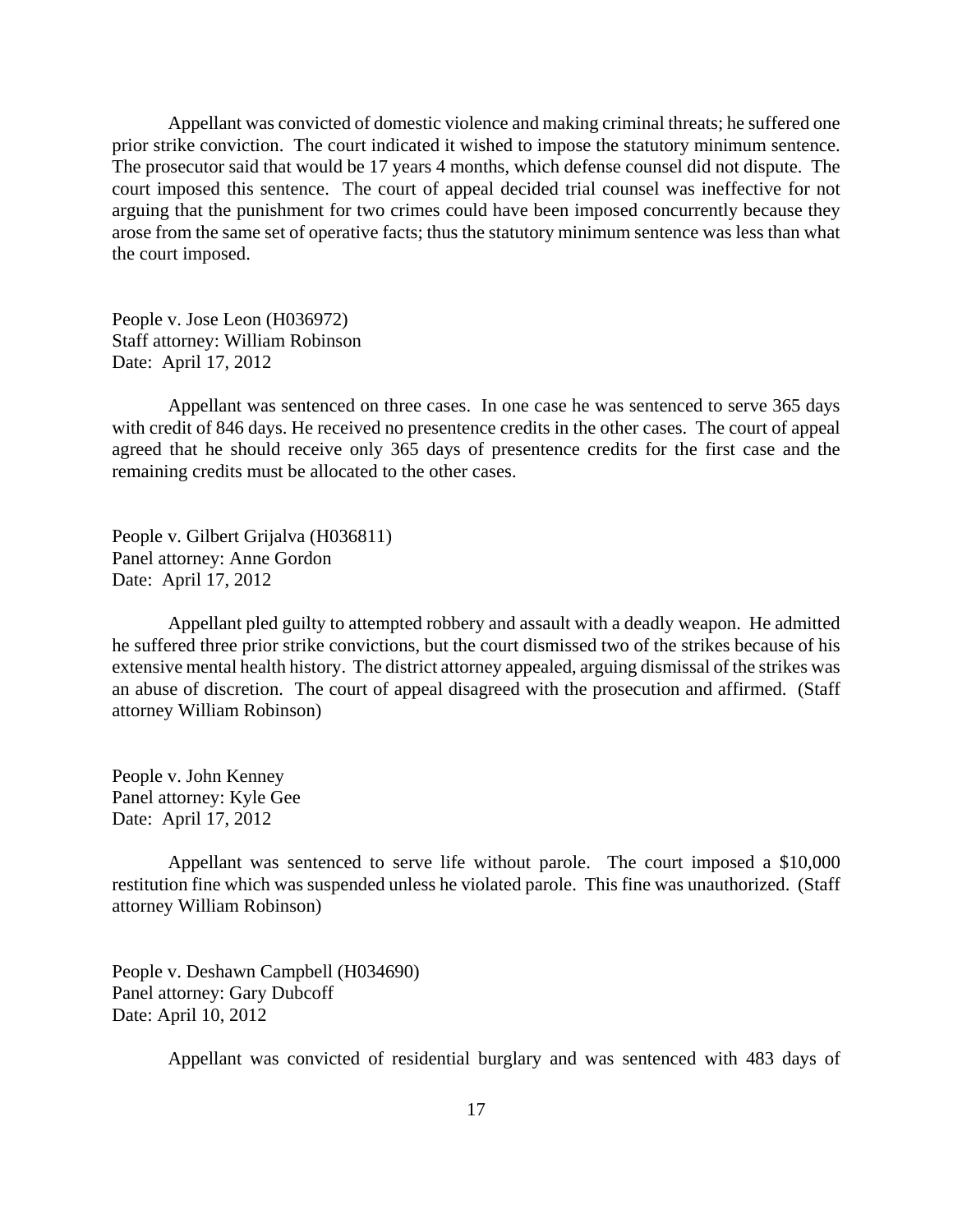presentence credits. He was subsequently convicted of murder. In resentencing him, the court failed to award the 483 days of presentence credits. The court of appeal agreed to restore the credits to the burglary conviction. (Staff attorney Dallas Sacher)

In re Gerardo M. (H036279) Staff attorney: Vicki Firstman Date: April 6, 2012

The court modified numerous conditions of probation to avoid problems with vagueness and overbreadth.

People v. Carlos Arellano (H036949) Staff attorney: J. Courtney Shevelson Date: April 6, 2012

The court modified numerous conditions of probation to avoid problems with vagueness and overbreadth. It also modified the order to pay probation fees to be dependent on appellant's ability to pay. (Staff attorney Vicki Firstman)

People v. Kevin Russo Staff attorney: Dallas Sacher Date: April 6, 2012

The court ordered appellant to receive day-for-day presentence conduct credits, according to the statute in effect when he was in custody.

People v. Camillo Rice (H037123) Panel attorney: Eileen Rice Date: April 6, 2012

Appellant was convicted of making criminal threats and false imprisonment occurring on one day, and he was convicted of making criminal threats and carjacking occurring on another day. Because the threats facilitated the false imprisonment and the carjacking, the punishments for the threats must be stayed pursuant to Penal Code section 654. (Staff attorney Jonathan Grossman)

People v. William Bito (H036375) Staff attorney: Vicki Firstman Date: April 5, 2012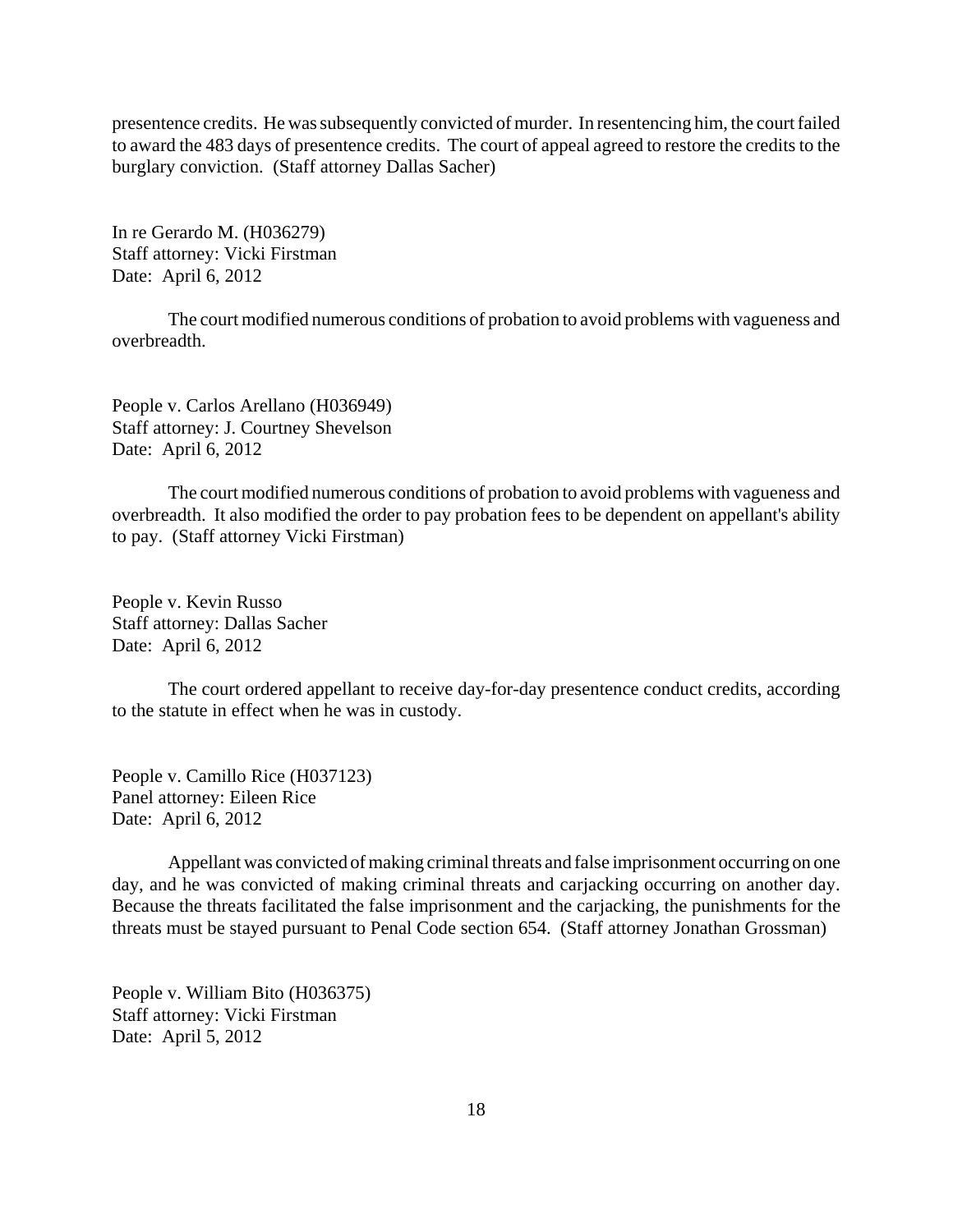The court modified numerous conditions of probation to avoid problems with vagueness and overbreadth.

People v. Arciniega (H036215) Panel attorney: Robert Angres Date: March 23, 2012

The court found insufficient evidence for an order for an AIDS test. (Staff attorney Lori Quick)

People v. Ceballos (H035340) Panel attorney: John Dwyer Date: March 20, 2012

The court ordered restitution for a sexual assault examination under Penal Code section 1203.1h without holding a hearing on the defendant's ability to pay. Because such an order must be dependent upon a finding of an ability to pay, the order was reversed. Further the amount of the restitution fine was reduced to the statutory maximum of \$10,000. (Staff attorney William Robinson)

People v. Ruben Maciel (H037083) Staff attorney; William Robinson Date: March 16, 2012

Written conditions of probation were modified to reflect the court's oral pronouncement.

People v. Alejo Alegre (H036329) Panel attorney: J. Frank McCabe Date: March 16, 2012

The court security fee was reduced to \$30 per count to reflect the amount in effect when the defendant was convicted. (Staff attorney Dallas Sacher)

People v. Mario Ramirez (H037015) Staff attorney: Paul Couenhoven Date: March 14, 2012

Conditions of probation were modified to avoid problems with vagueness and overbreadth.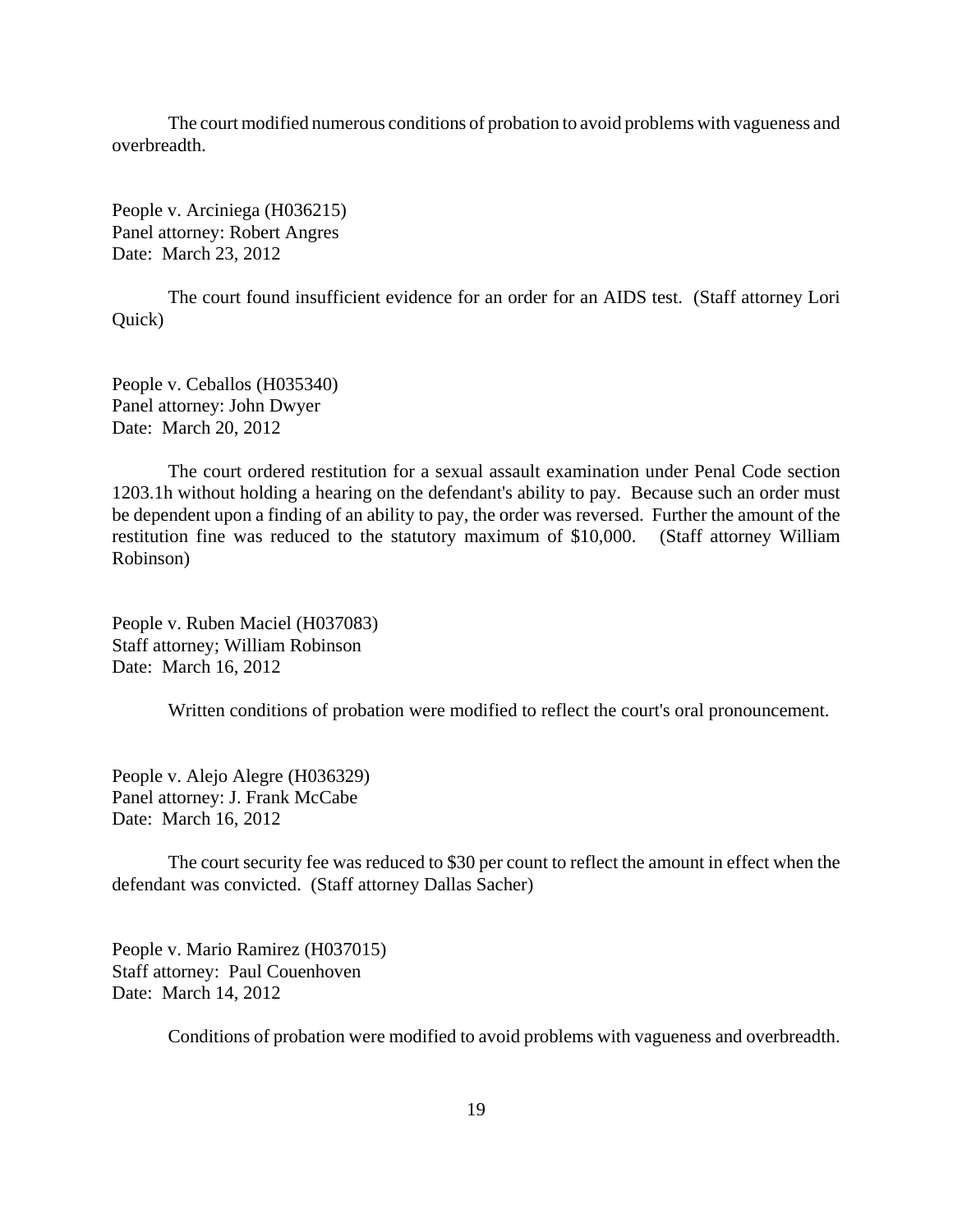People v. Michael Reulman (H036443) Panel attorney: Alfons Wagner Date: March 9, 2012

There was insufficient evidence of an ability to pay a booking fee and probation fees. (Staff attorney Vicki Firstman)

People v. Christi Schoenbachler (H035242) Panel attorney: Elisa Nadeau Date: February 29, 2012

Appellant embezzled money from her grandmother and placed her in a senior home which she did not like. Appellant then had her grandmother cash an annuity to get her out, but appellant used the money for her own purposes. She was convicted of grand theft, theft from an elder, and emotional abuse of an elder. The court agreed the punishment for emotional abuse stemming from the theft must be stayed pursuant to Penal Code section 654. (Staff attorney Jonathan Grossman)

People v. Scott (H034764) Staff attorney: Vicki Firstman Date: February 28, 2012

Penal Code section 1202.05 prohibits visitation between a child molester and his or her minor victims. In a published decision, the court of appeal held that the trial court lacks authority to prohibit an adult child victim of the defendant from visitation.

People v. Yolanda Nevarez (H036727) Staff attorney: Lori Quick Date: February 21, 2012

Appellant was entitled to increased presentence credits for time in custody after January 25, 2010.

People v. Mayito Guzman (H036560) Panel attorney: Eileen Rice Date: January 23, 2012

 The court struck the order that appellant pay attorney fees because there was insufficient evidence of an ability to pay. (Staff attorney Lori Quick)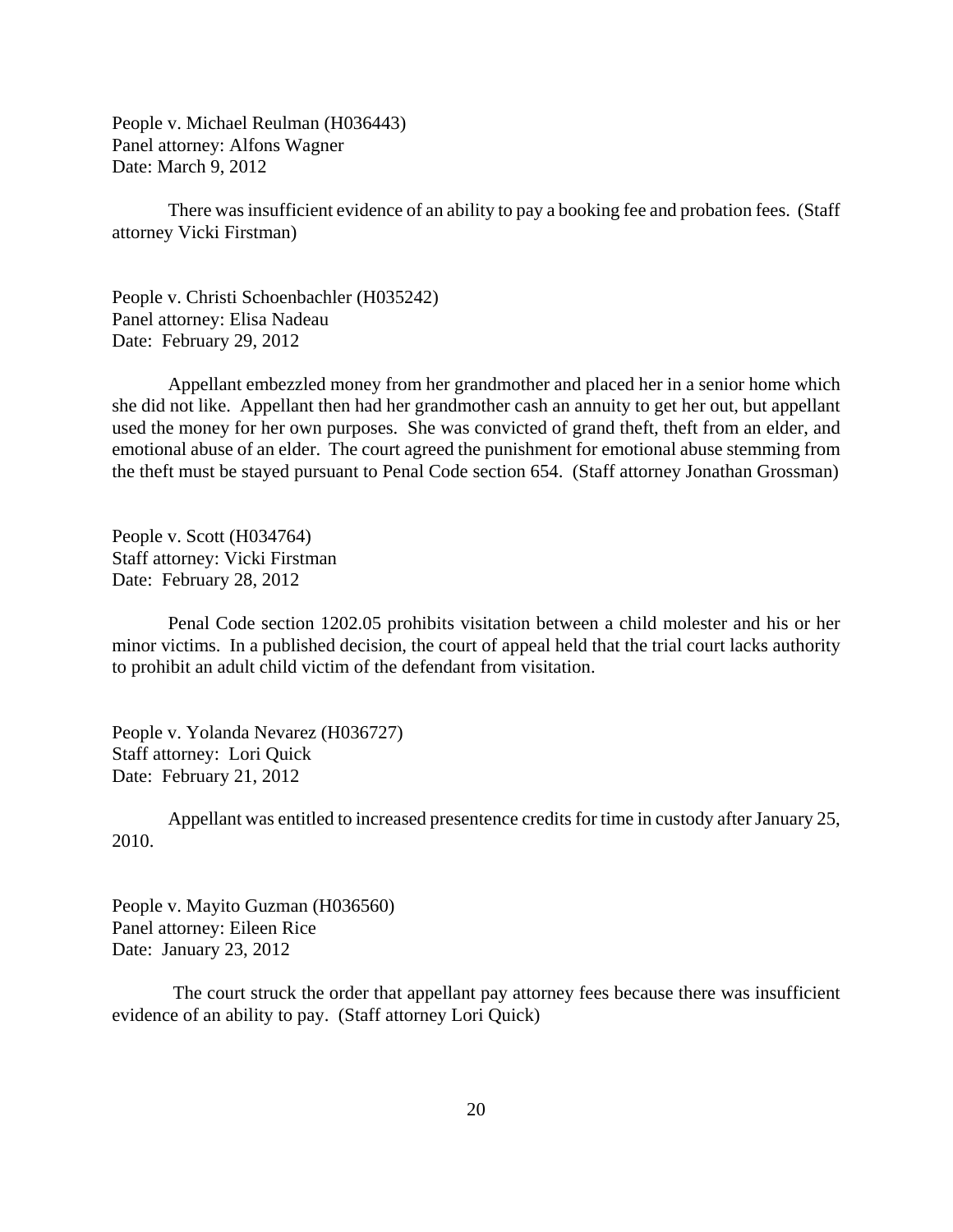<span id="page-20-0"></span>People v. Sergio Zamudio (H036489) Staff attorney: Paul Couenhoven Date: January 20, 2012

The court ordered appellant to pay a \$200 restitution fine, but the abstract of judgment stated it was \$800. The court of appeal agreed to correct it.

People v. Juan Arreola (H036509) Panel attorney: Maribeth Halloran Date: January 19, 2012

The court modified conditions of probation to avoid problems with vagueness and overbreadth. (Staff attorney Jonathan Grossman)

People v. Juan Pacheco (H036211) Staff attorney: Michael Flynn Date: January 13, 2012

A condition of probation to stay away from those appellant "suspects" to be gang members or drug users was unconstitutionally vague. (Staff attorney Dallas Sacher).

People v. Alejo Alegre (H036821) Panel attorney: Lara Anderson Date: December 28, 2011

The court revoked probation because it found appellant associate with a gang member or one who was suspected to be a gang member. The revocation was reversed because the second ground for violating probation was unauthorized and it was not clear if the court relied on the first ground. (Staff attorney Jonathan Grossman)

### **DEPENDENCY CASES**

D.P. v. Superior Court (H038850) Attorney: Laura Underwood Date: December 21, 2012

The court of appeal granted the father's dependency petition from the order setting a section 366.26 hearing because the juvenile court failed to provide reasonable services to address mental health problems. (SDAP did not participate in this case)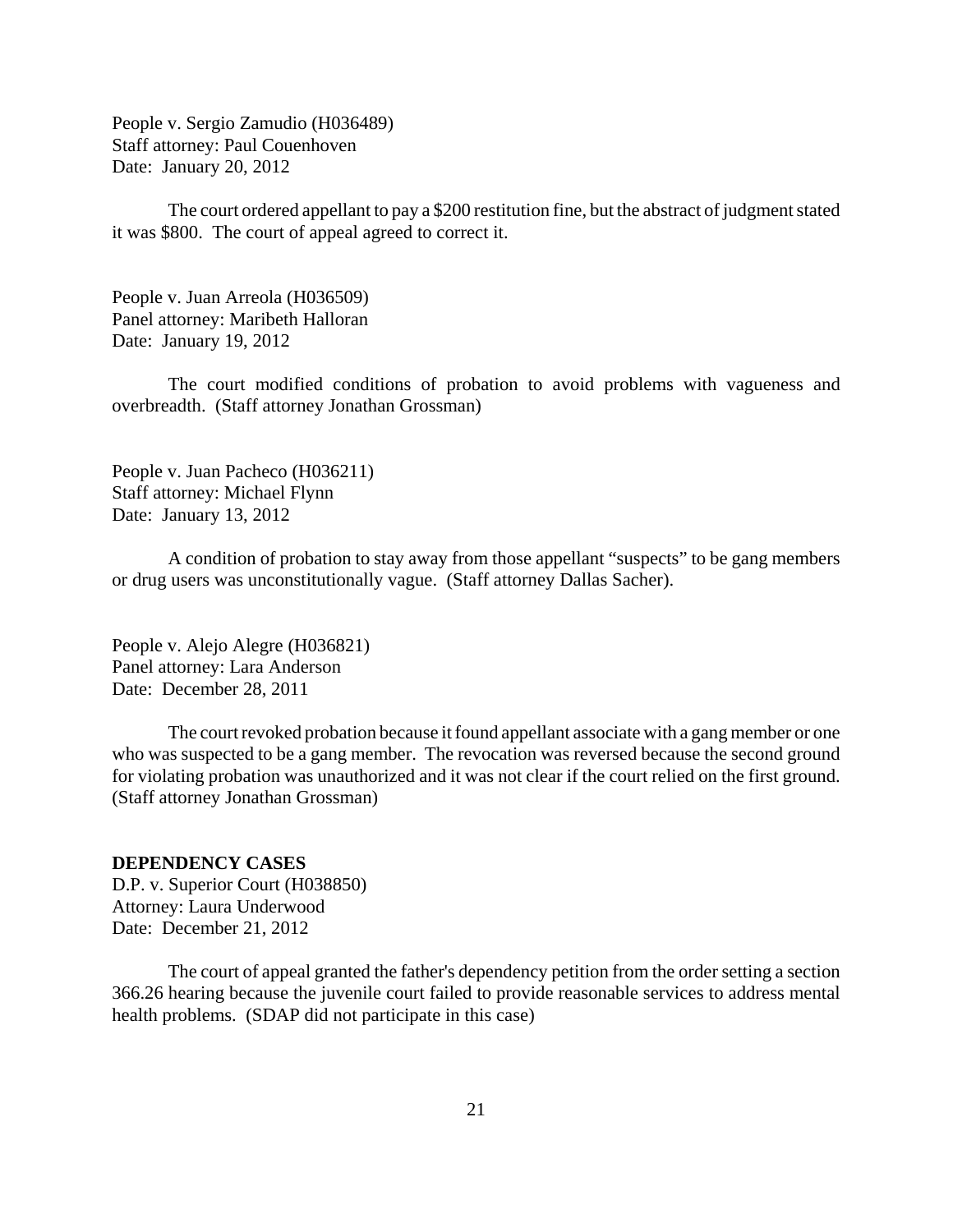In re K.C. (H037940) Panel attorney: Valerie Sopher Date: December 20, 2012

In an appeal terminating reunification services for the father, the court decided in a published decision there was not reasonable services provided to address mental health problems. (Staff attorney Vicki Firstman)

In re M.B. (H037873) Panel attorney: Catherine Czar for the minor Date: December 17, 2012

The mother and the paternal grandmother tried to change placement from foster home to the paternal grandmother through a modification petition. The minor opposed the petition in the juvenile court. The court denied the petition, and the minor sought to affirm the ruling on appeal. The court of appeal agreed with the minor. (Staff attorney Jonathan Grossman)

In re Daniel M. (H038657) Panel attorney: Jack Love Date: December 10, 2012

In a dependency case, the court ordered appellant to receive weekly visits, though she was actually visiting twice a week. At a hearing in which the court ordered legal guardianship, the department recommended monthly visits. The court said it was ordering that visits be increased in frequency but set the visits to occur one every two weeks. The court of appeal reversed, holding it did not appear the juvenile court properly exercised its discretion because it apparently misunderstood the older order concerning the frequency of visits. (Staff attorney Jonathan Grossman)

In re K.C. (H036896) Panel attorneys: Linda Harvie and Valerie Sopher Date: June 5, 2012

The minor was severely injured nonaccidentally. Though it was not clear, it appeared the injuries were inflicted on one occasion by the mother's boyfriend. The court of appeal agreed there was insufficient evidence the mother and father could be held responsible under Welfare and Institutions Code section 300(e) when they had no reason to believe the boyfriend would abuse the minor. There was also insufficient grounds for not placing the minor with the father at the dispositional hearing. Further, notice to Indian tribes were insufficient. (Staff attorney Vicki Firstman)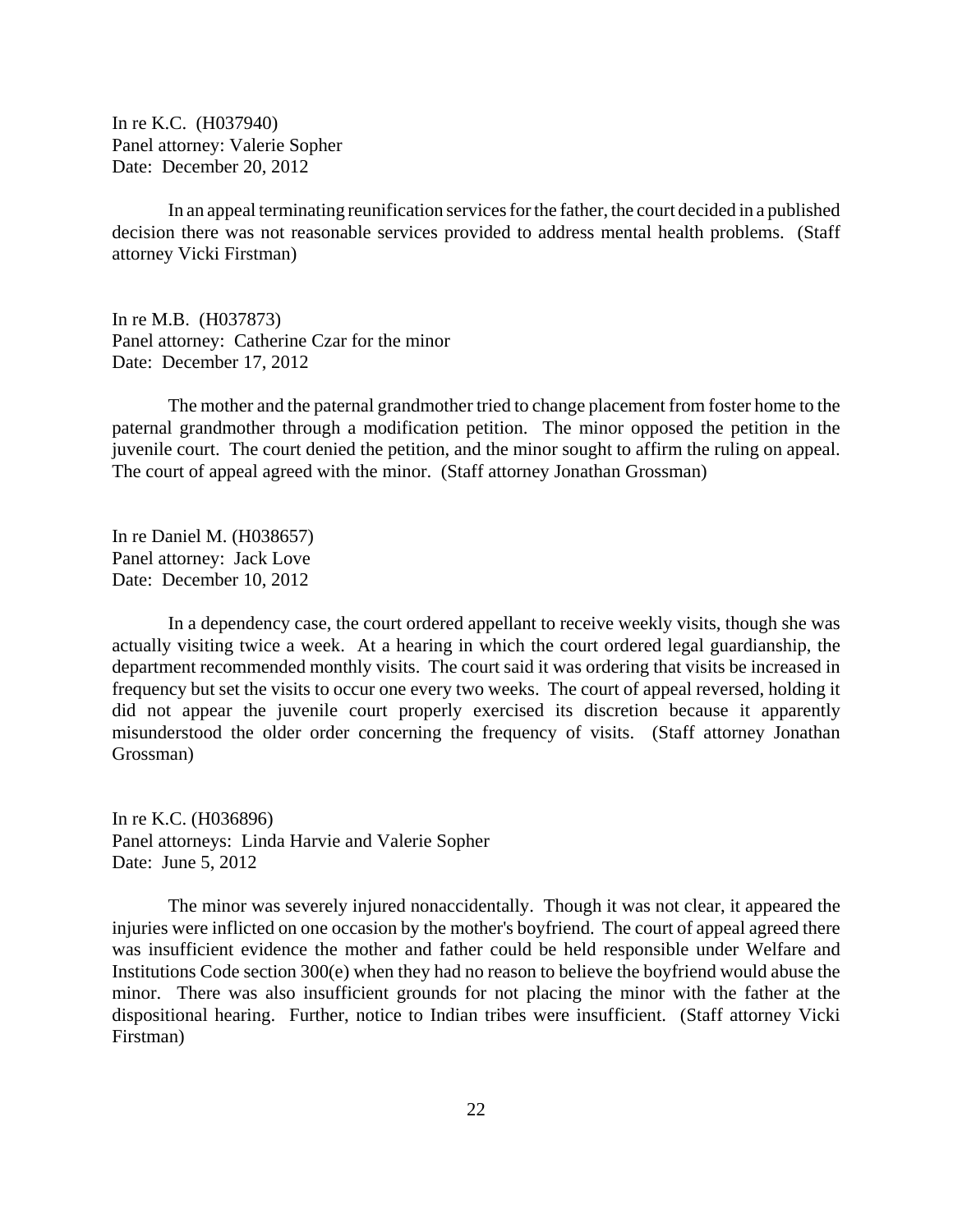<span id="page-22-0"></span>In re D.R. (H037186) Panel attorney: Catherine Lundy Date: May 23, 2012

The court of appeal concluded notice was insufficient under ICWA. (Staff attorney Jonathan Grossman)

### **HABEAS CORPUS**

In re Efrain Reyes (Santa Clara Cnty. No. 101413) Staff attorney: Lori Quick Date: October 25, 2012

A state prisoner applied to advance his parole consideration hearing pursuant to Penal Code section 3041.5. The Board denied the request without explanation. The prisoner filed a petition for writ of habeas corpus. The superior court ruled that the denial without an explanation did not comply with the due process because it cannot be determined if there was some evidence to support the decision.

People v. Ching an Chen (Santa Clara Cnty. No. BB835848) Attorneys: Patricia Lai and Eric Weaver Date: October 18, 2012

The defendant, who speaks Mandarin, was represented by the public defender's office and entered a plea bargain for a determinate term in exchange for dismissing a charge of aggravated mayhem. He then hired a private attorney who moved to withdraw the plea, which the prosecution did not oppose. On the day of trial, the private attorney convinced the defendant to plead to aggravated mayhem, resulting in a life term. Lai was appointed on appeal and filed a habeas corpus petition. An order to show cause was issued, and a hearing was scheduled in the superior court. Weaver was appointed to represent the defendant at the hearing. Relief was granted on the ground retained counsel failed to communicate adequately with the defendant and did not adequately prepare for trial or the sentencing hearing. The original plea bargain was reinstated. (Staff attorney Jonathan Grossman in the court of appeal; SDAP did not participate in the superior court)

In re Richard Sena (Santa Clara Cnty. No. 149169) Staff attorney: Jonathan Grossman Date: September 19, 2012

The Board of Parole Hearings granted parole, but the governor reversed the decision. Sena filed a habeas corpus petition in the superior court. The court agreed there was not some evidence for the governor to deny parole.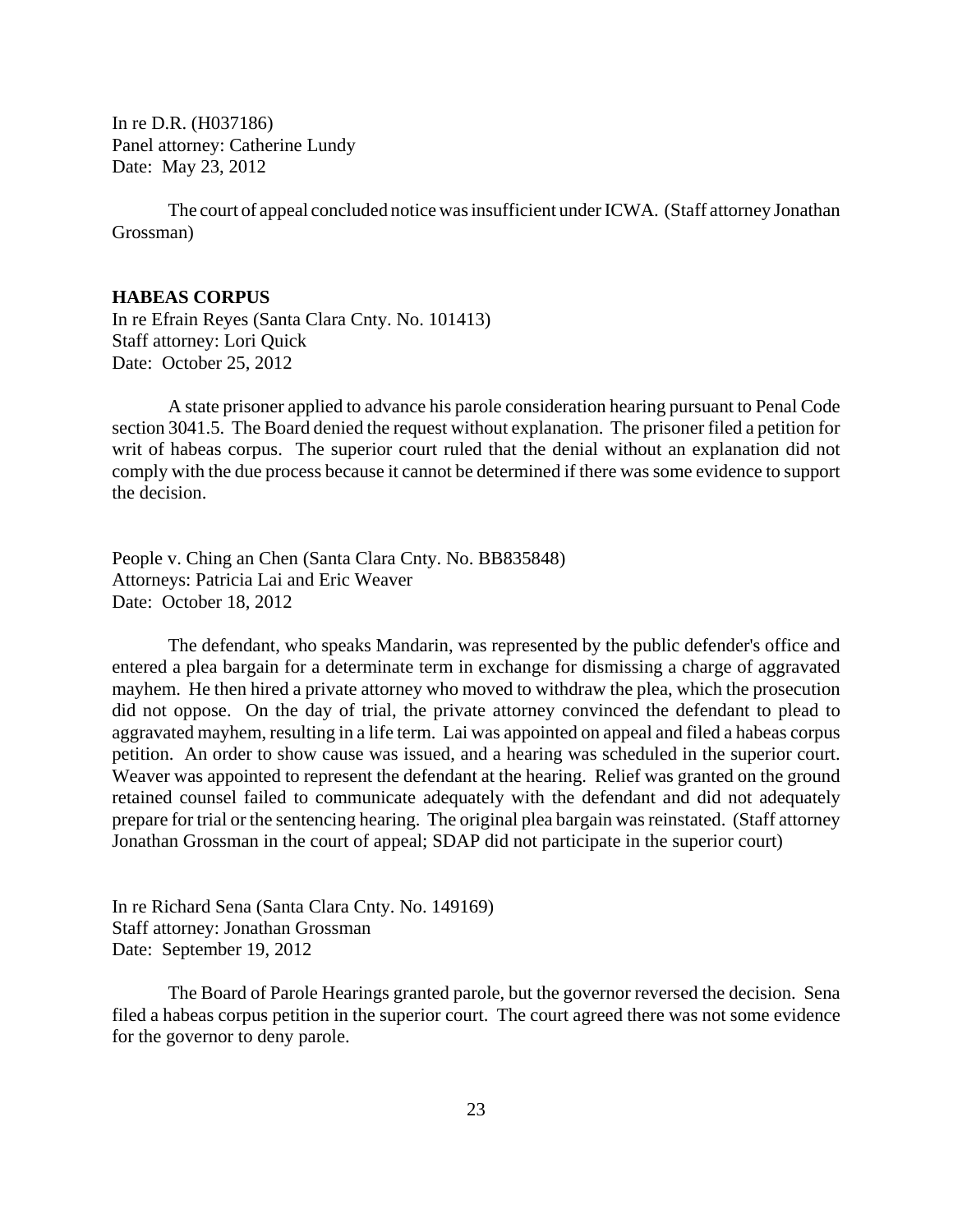In re Epitacino Cortina (Santa Clara Cnty. No. 153261 Staff attorney: Jonathan Grossman Date: August 28, 2012

The Board of Parole Hearings granted parole, but the governor reversed the decision. Cortina filed a habeas corpus petition in the superior court. The court agreed there was not some evidence for the governor to deny parole.

In re Rudy Rodriguez (Santa Clara Cnty. No. 137206) Staff attorney: Paul Couenhoven Date: July 5, 2012

After the Board of Prison Terms denied parole, Rodriguez filed a petition for writ of habeas corpus in the superior court. The court agreed there was not some evidence for denying parole, as there was a lack of nexus between petitioner's behavior when he was a youth and his current suitability.

In re Johnny Lira (H036162) Panel attorney: Steve M. Defilippis Date: June 29, 2012

The Board denied Lira parole. He filed a habeas corpus petition. The court concluded there was not some evidence to deny parole and ordered a new hearing. The Board then granted parole, but the governor reversed the decision. Upon consideration of another habeas corpus petition, the court determined there was not some evidence to support the governor's reversal. In a new habeas corpus petition, Lira claimed he was entitled to have credited toward his time on parole the period from when he was illegally denied parole by the Board or at least from the governor's erroneous reversal of parole. In a published decision, the court of appeal decided that he was not entitled to credit from the time of the Board's denial of parole, but he was entitled to credit from the time of the governor's erroneous reversal. (Staff attorney Michael Kresser)

People v. Aisetewa (Santa Clara No. 206478) Staff attorney: Dallas Sacher Date: February 22, 2012

The defendant was convicted of violating Penal Code sections 286, subdivision (c), and 288, subdivision (b). A habeas corpus petition was filed alleging, among other things, a *Brady* violation because the sexual assault nurse videotaped the examination of the victim. The videotape would have contradicted the nurse's findings, but it was not disclosed to the defense in time. After an OSC issued, there was an agreement to grant the petition, and the defendant pled to child endangerment with great bodily injury. He had one strike instead of two and no longer had to register as a sex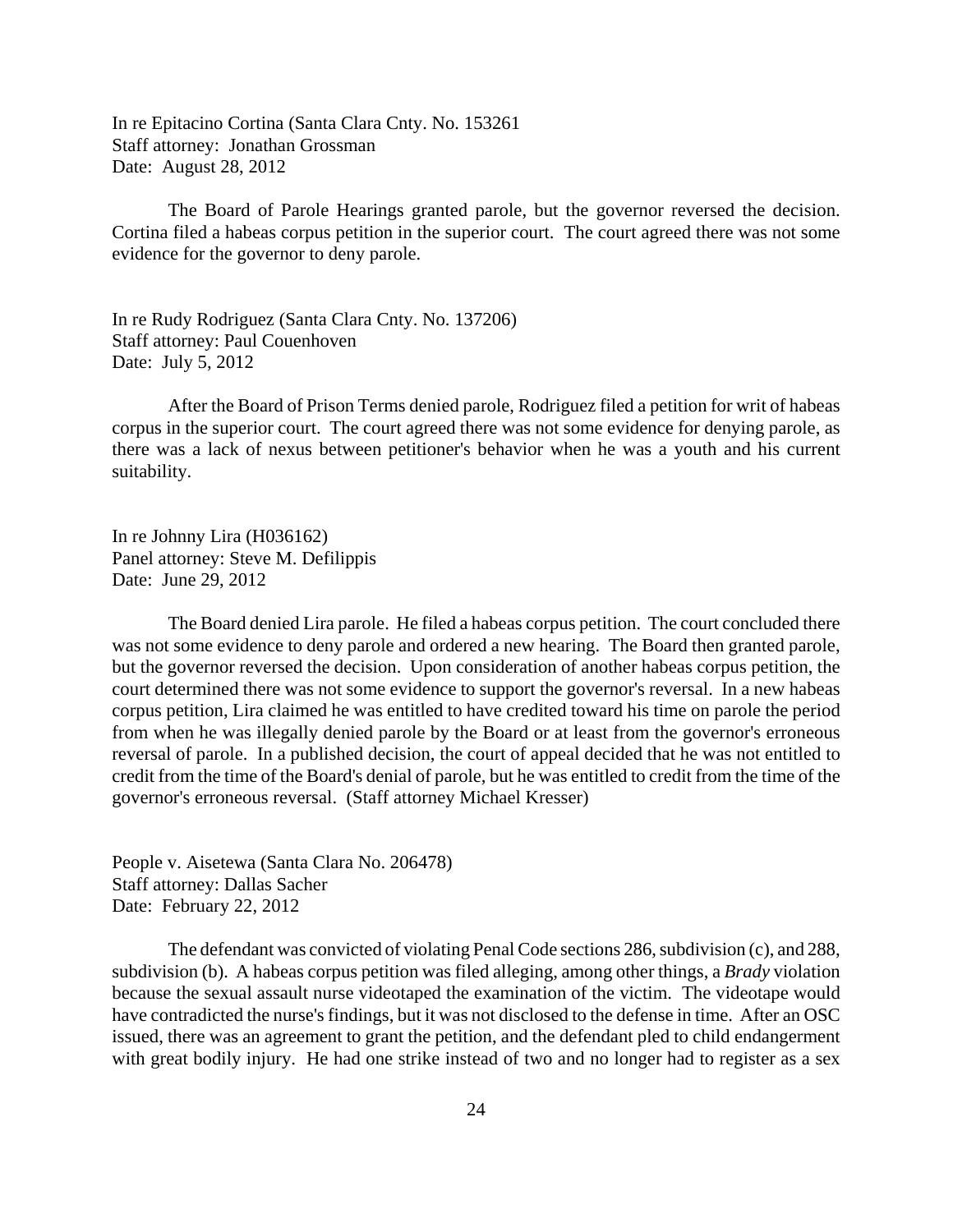<span id="page-24-0"></span>offender.

People v. Witcraft (Santa Clara No. CC963746) Staff attorney: Dallas Sacher Date: February 15, 2012

Trial counsel brought a meritorious *Kellet* motion which was denied before the preliminary hearing. The motion was not renewed after the defendant was held to answer. A habeas corpus petition was filed, alleging ineffective assistance of counsel for not renewing the motion. The court of appeal issued an OSC. In the superior court, relief was granted and the conviction was reversed without the possibility of a retrial.

In re Alex Castro (H036045) Panel attorney: Thomas Singman Date: January 27, 2012

The defendant was charged with cruelty to animals with two prior strike convictions. A key piece of evidence against him was a letter purportedly written by him telling a witness not to testify. This was admitted to show consciousness of guilt. The defendant denied writing the letter and asked his public defender to obtain a handwriting expert. The public defender made an internal request for funds, but the office rejected the request. Defendant was convicted and sentenced to serve life in prison. The prosecution then charged him with making criminal threats. He was appointed a different lawyer who did obtain a handwriting expert. The expert testified the defendant did not write the letter, and he was acquitted. In the habeas petition filed in connection with the cruelty to animal conviction, the court of appeal granted relief on the ground he received ineffective assistance of counsel. (Staff attorney Dallas Sacher)

#### **MISCELLANEOUS**

In re Coronel (H037166) Panel attorney: Traci Mason Date: November 6, 2012

Coronel had pled guilty of second degree murder. When parole was denied more than 20 years later, he filed a petition for writ of habeas corpus. The superior court granted relief, ruling there was not some evidence to deny parole. The government appealed, and the court of appeal affirmed in a published decision. (Staff attorney Dallas Sacher)

People v. Fabian Valenzuela (H037039) Panel attorney: Michael Mehr Date: July 31, 2012